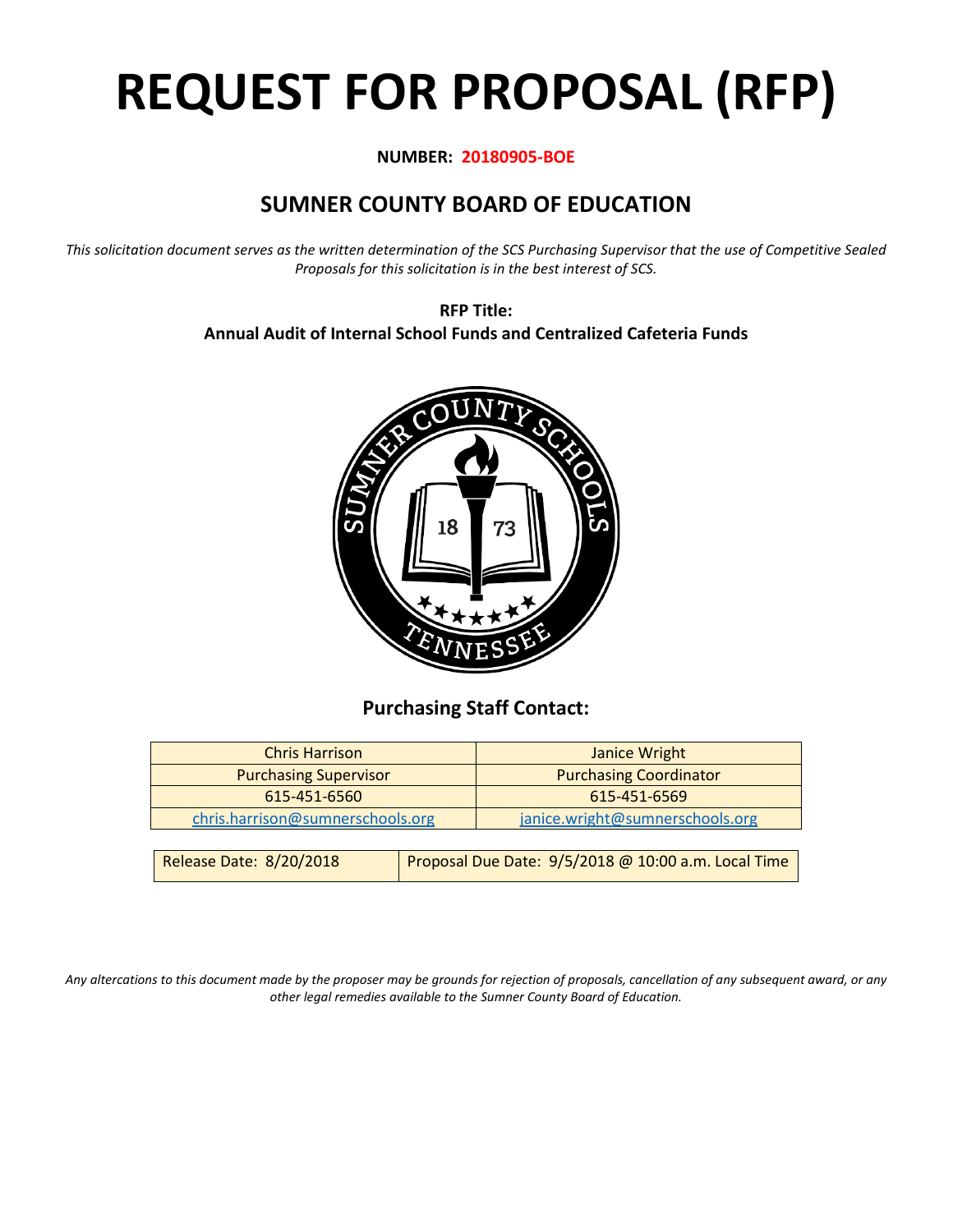## **NOTICE TO PROPOSERS**

There may be one or more amendments to this RFP. In order to receive communication for any such amendments issued specifically to this RFP, the proposer must provide a Notice of Intent to Propose to the Sumner County Board of Education (SCS) Purchasing Department. The proposer must utilize this form when submitting notice. The notice may be sent by email to: Purchasing Office, purchasing@sumnerschools.org. SCS will send amendments only to those proposers which complete and return this information by the deadline list in the RFP Schedule of Events (Section 4).

| <b>RFP Number:</b>      | 20180905-BOE Annual Audit of Internal School Funds and Centralized Cafeteria Funds                                    |  |
|-------------------------|-----------------------------------------------------------------------------------------------------------------------|--|
| Company Name:           |                                                                                                                       |  |
| <b>Mailing Address:</b> |                                                                                                                       |  |
|                         |                                                                                                                       |  |
|                         |                                                                                                                       |  |
| <b>Phone Number:</b>    |                                                                                                                       |  |
| <b>Contact Person:</b>  |                                                                                                                       |  |
| Email Address:          |                                                                                                                       |  |
|                         |                                                                                                                       |  |
| Authorized Signature    | <u> 1989 - Jan Jan James, margaret amerikan basar dan berasal dari dalam basar dalam basar dalam basar dalam basa</u> |  |
| <b>Printed Name</b>     |                                                                                                                       |  |
| Date                    |                                                                                                                       |  |

Emailed amendments will be sent in a Microsoft Word (Office for Windows) or Portable Document Format (pdf) format. Any alterations to the document made by the proposer may be grounds for rejection of proposal, cancellation of any subsequent award or any other legal remedies available to the Sumner County Board of Education.

Amendments will also be posted on the SCS website **https://sumnerschools.org/index.php/current-bids-and-rfps** and attached to the solicitation listing as a PDF or WORD file. Check the particular solicitation on the Current Bids and RFPs webpage for any posted amendments.

By completing and returning this form, the Proposer has expressed its intent to provide a proposal for **20180905-BOE Annual Audit of Internal School Funds and Centralized Cafeteria Funds.**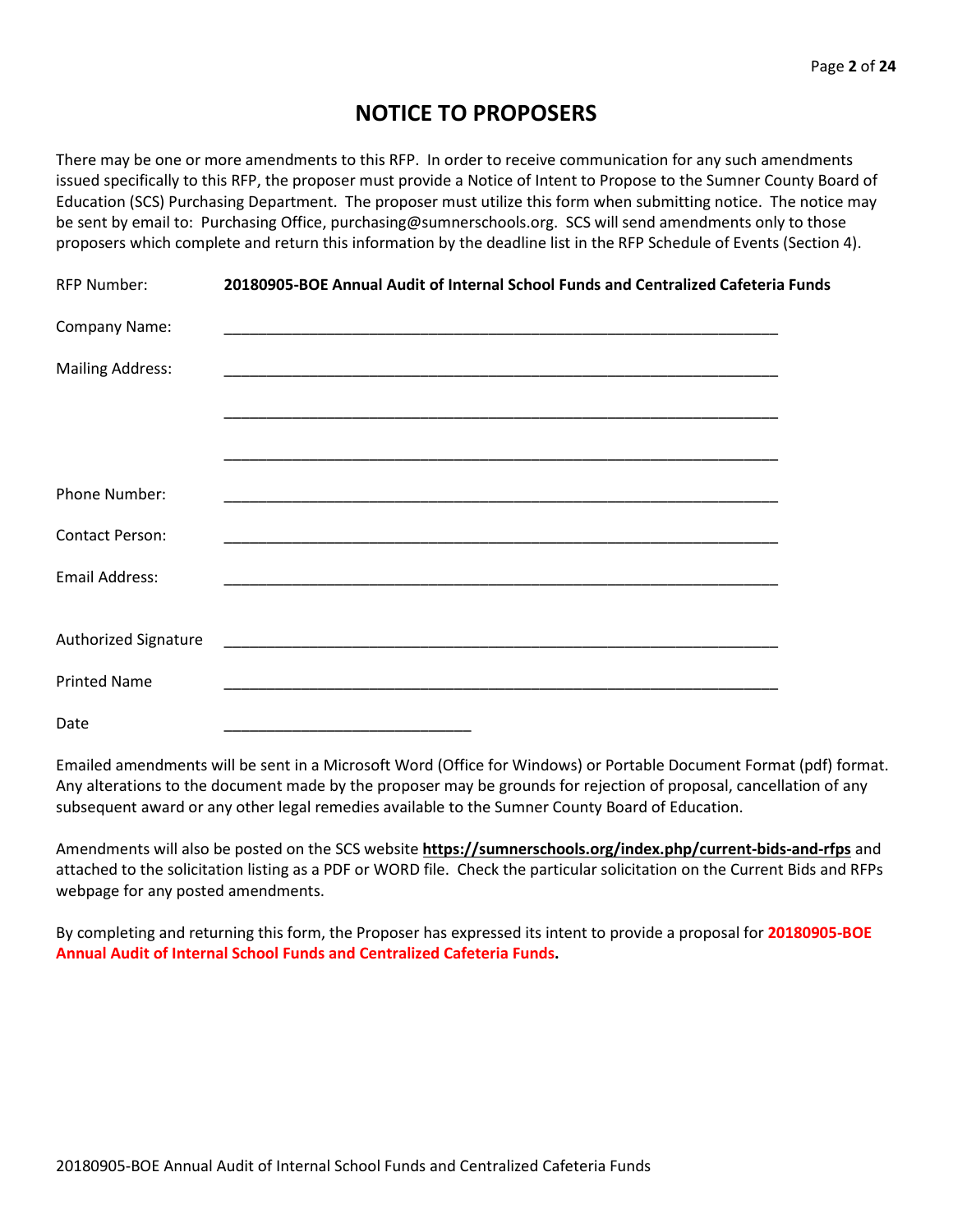## **TABLE OF CONTENTS**

- 1. Introduction/Overview
	- 1.1. Purpose
	- 1.2. Contact Information
- 2. Requirements
	- 2.1. Contract Term
	- 2.2. Scope of Work/Specifications
	- 2.3. Contactor Obligations
- 3. Source Selection and Contract Award
- 4. Schedule of Events
- 5. Instructions for Proposal
	- 5.1. Required Forms
	- 5.2. New Vendors
	- 5.3. Acknowledgement of Insurance Requirements
	- 5.4. Clarification and Interpretation of RFP
	- 5.5. Proposal Package
	- 5.6. Delivery of Proposals
	- 5.7. Evaluation of Proposals
	- 5.8. Request for Clarification of Proposals
	- 5.9. Protests

#### 6. Attachments

- 6.1. Contact Information
- 6.2. Bid Form/Certification
- 6.3. References
- 6.4. Certification Regarding Debarment or Suspension
- 6.5. Condition of Submitting Proposal
- 6.6. Statement of Non-Collusion
- 6.7. Attestation Re Personnel
- 6.8. Drug Free Workplace Affidavit
- 6.9. IRS Form W-9
	- \**An online, fillable version can be found at https://www.irs.gov/pub/irs-pdf/fw9.pdf*
- 6.10. Standard Terms & Conditions
- 6.11. Vendor Checklist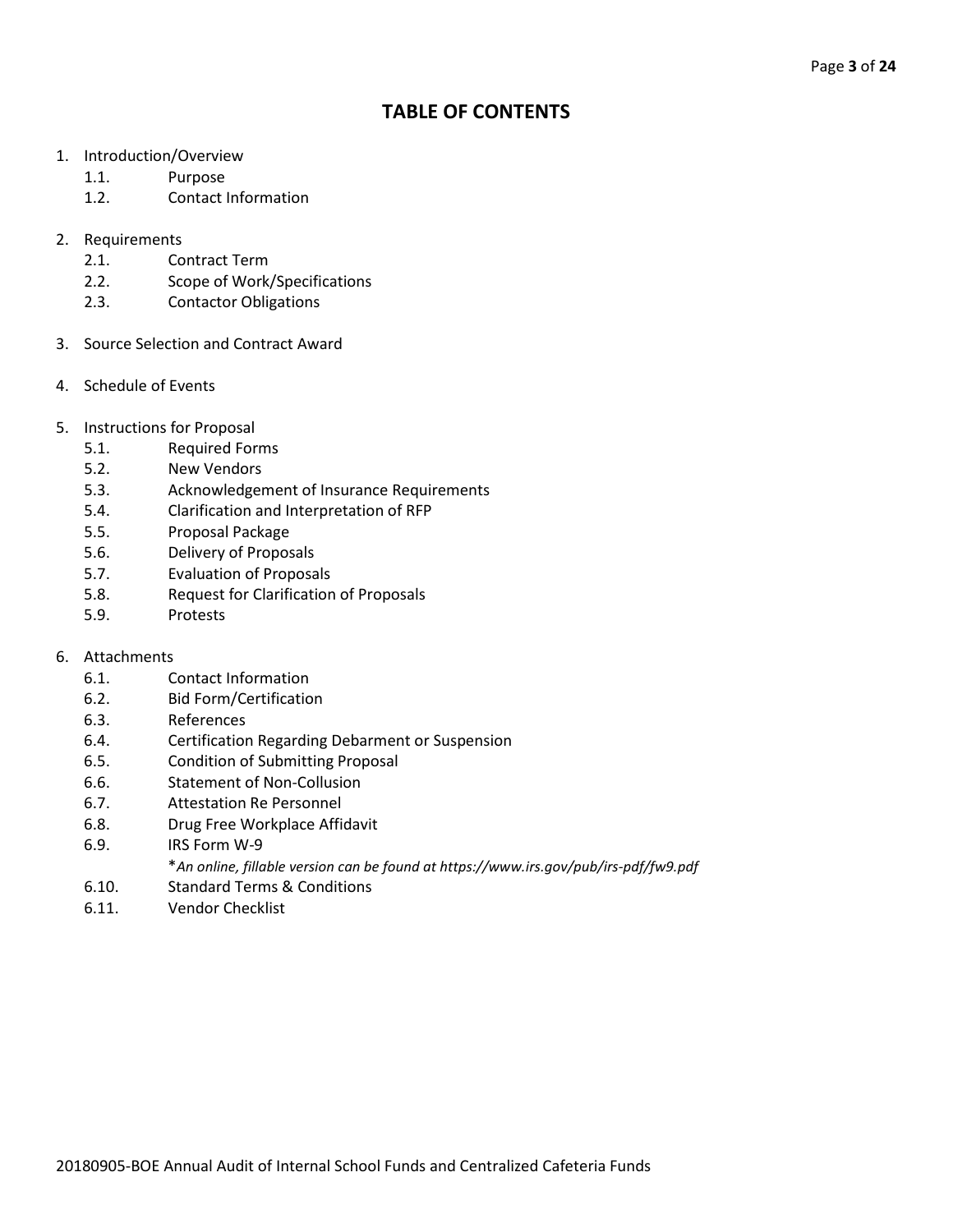#### 1. Introduction/Overview

#### 1.1. Purpose

The Sumner County Board of Education (SCS) is requesting sealed proposals to conduct an annual audit of SCS Internal School Funds and Centralized Cafeteria Funds as required by the State Comptroller's Office.

#### 1.2. Contact Information

Unauthorized contact regarding this RFP with employees or officials of SCS other than the Purchasing Supervisor named below may result in disqualification from this procurement process.

Interested parties must direct all communication regarding this RFP to the Purchasing Supervisor, who is SCSs only official point of contact for this RFP.

RFP Procedures:  $RFP$  Specifications:

Chris Harrison Dia Hall Purchasing Supervisor **Internal Auditor** Internal Auditor 1500 Airport Road 695 East Main Street Gallatin, TN 37066 Gallatin, TN 37066 (615) 451-6560 615-451-5209 [chris.harrison@sumnerschools.org](mailto:chris.harrison@sumnerschools.org) [dia.hall@sumnerschools.org](mailto:dia.hall@sumnerschools.org)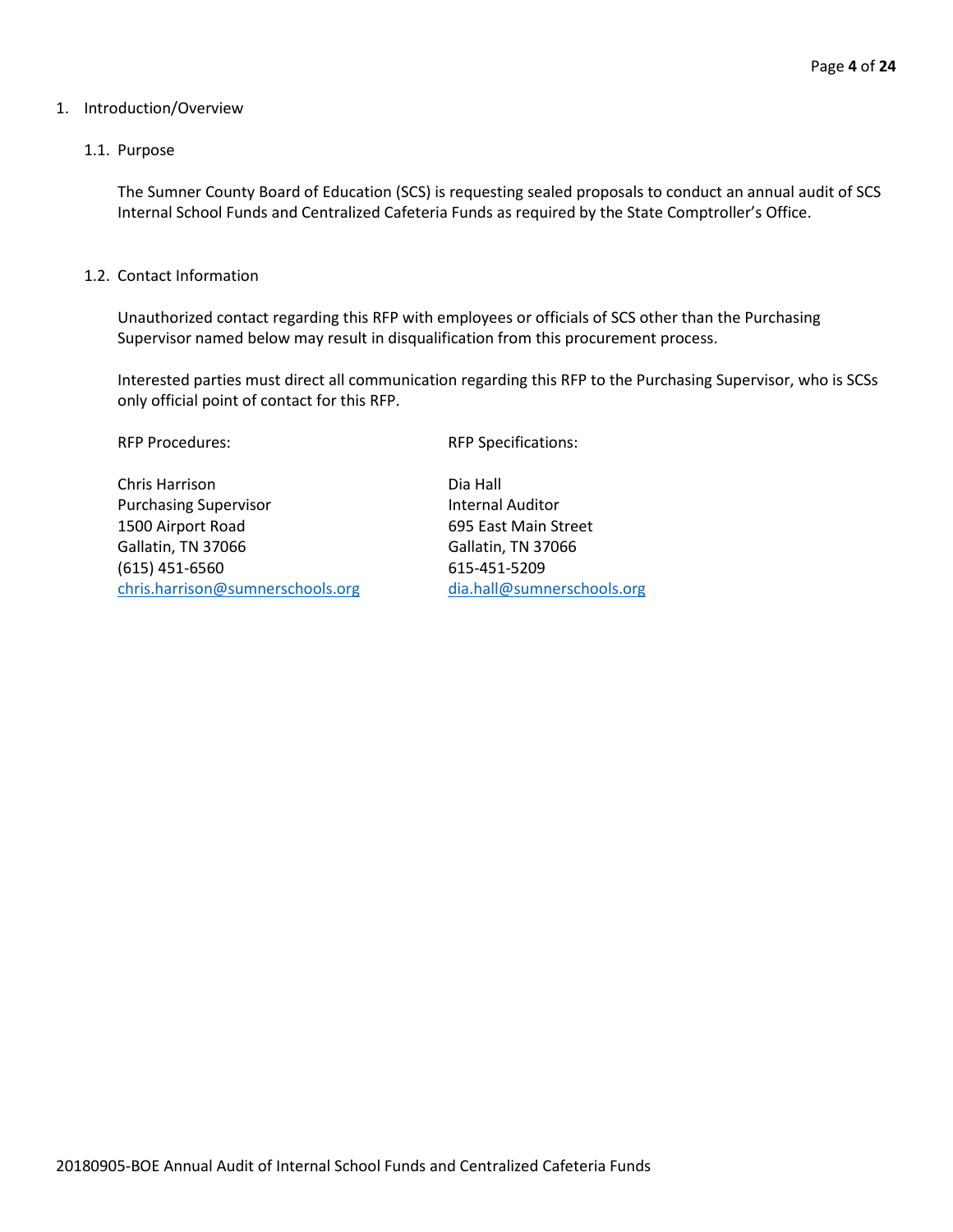- 2. Requirements
	- 2.1. Contract Term

It is the intention of SCS to award a contract for the following fiscal years:

- July 1, 2018 June 30, 2019
- July 1, 2019 June 30, 2020
- July 1, 2020 June 30, 2021
- 2.2. Scope of Work / Specifications

#### **GENERAL INFORMATION**

SCS currently consists of forty-six (46) schools:

|    | <b>High Schools</b>       |
|----|---------------------------|
| 11 | Middle Schools            |
| 26 | <b>Elementary Schools</b> |
|    | <b>Alternative School</b> |
|    | Magnet School             |

The combined annual revenues for Internal School Funds for the year ended June 30, 2017 were approximately \$12,482,066 combined. The combined annual expenditures were approximately \$12,269,700.

#### **REQUIREMENTS**

The annual audit involves a review of internal controls, a review of compliance with state regulations and performance of standard audit procedures for the Internal School Funds of each school. The Internal School Fund audit requires both individual school and combined financial statements and a report on internal control. The complete audit report should be filed no later than November 30, 2019, for fiscal year ending June 30, 2019 and November 30 for each subsequent fiscal year. One (1) electronic copy in pdf format and five (5) bound copies of the complete audit report must be submitted to SCS. In addition, one copy must be sent to the State Comptroller of the Treasury, Division of Municipal Audit and another sent to the State Department of Education, Division of Finance and Administration. The audit must be conducted in accordance with generally accepted auditing/governmental auditing standards as well as all requirements of the State of Tennessee.

SCS has a Centralized Cafeteria Fund and certain audit procedures are required to be performed at the individual schools. The work papers will be reviewed by the accounting firm hired to issue the Sumner County Comprehensive Annual Report. Neither preparation of financial statements nor the issuance of audit reports is required for the centralized cafeteria funds. **We do require a summary report of findings**.

Audit findings and recommendations for the Internal School Funds must be documented by the school. This must be conveyed to SCS's Internal Auditor as soon as possible for correction and/or implementation. A meeting between the field auditors and the SCS Internal Auditor is required BEFORE the audit report is finalized.

An auditor must be available to discuss the findings and answer questions after the completion of the audit.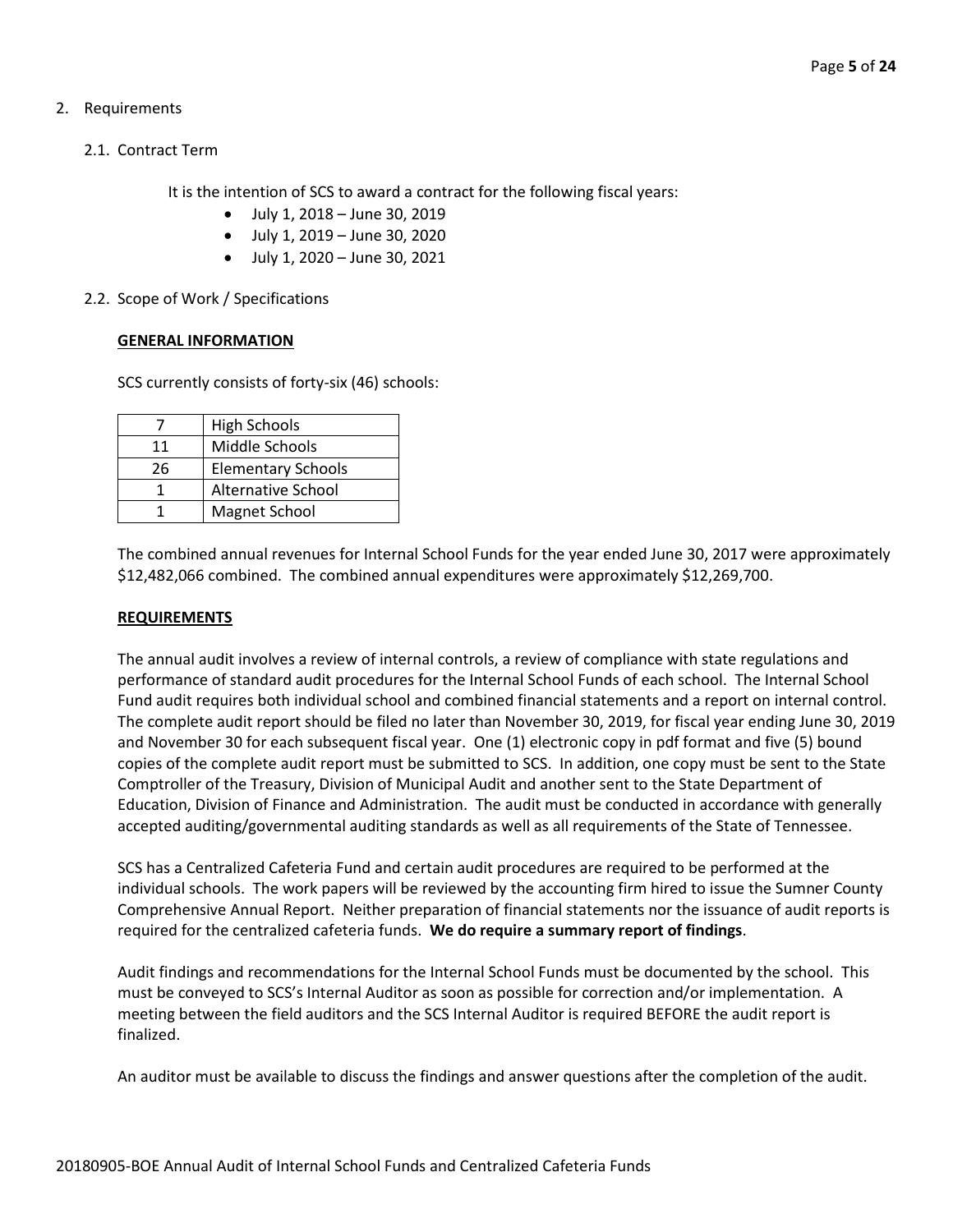The State Comptroller of the Treasury, Division of Municipal Audit, must approve the audit contract before audit work begins. In the event the Division of Municipal Audit does not approve the contract, SCS will owe no sums to the auditor and have no further obligation to the auditor.

#### **SUMNER COUNTY BOARD OF EDUCATION – INTERNAL AUDITOR**

The SCS Internal Auditor will perform the following:

- Close the books for each school at hear-end and make all necessary adjusting entries.
- Analyze and make adjusting entries for accounts payable, accounts receivable and inventory.
- Prepare work papers to reconcile cash receipts/disbursements from bank to ledger and financials if requested.
- Prepare a Balance Sheet and Statement of Revenues, Expenditures and Changes in Fund Balances for each school and combined.
- Prepare a schedule of school funded salary supplements and Board approval dates for same.
- Contact school officials/bookkeepers as needed for field audit.

All necessary financial records and documents from the schools will be available to the field auditors at the SCS Central Office.

#### **PROPOSALS**

The proposal must include the following information:

- Background information on the firm; please address experience in governmental auditing.
- Number of field auditors to be assigned to the audit and their qualifications.
- Detailed description of services to be provided.
- Expected date of completion.
- Cost of the proposal quoted as a fixed amount including incidental expenses.
- The terms for payment of services.

The SCS Internal Auditor and Chief Financial Officer will review all bids submitted by the deadline. A final recommendation will be presented to the Board of Education for approval.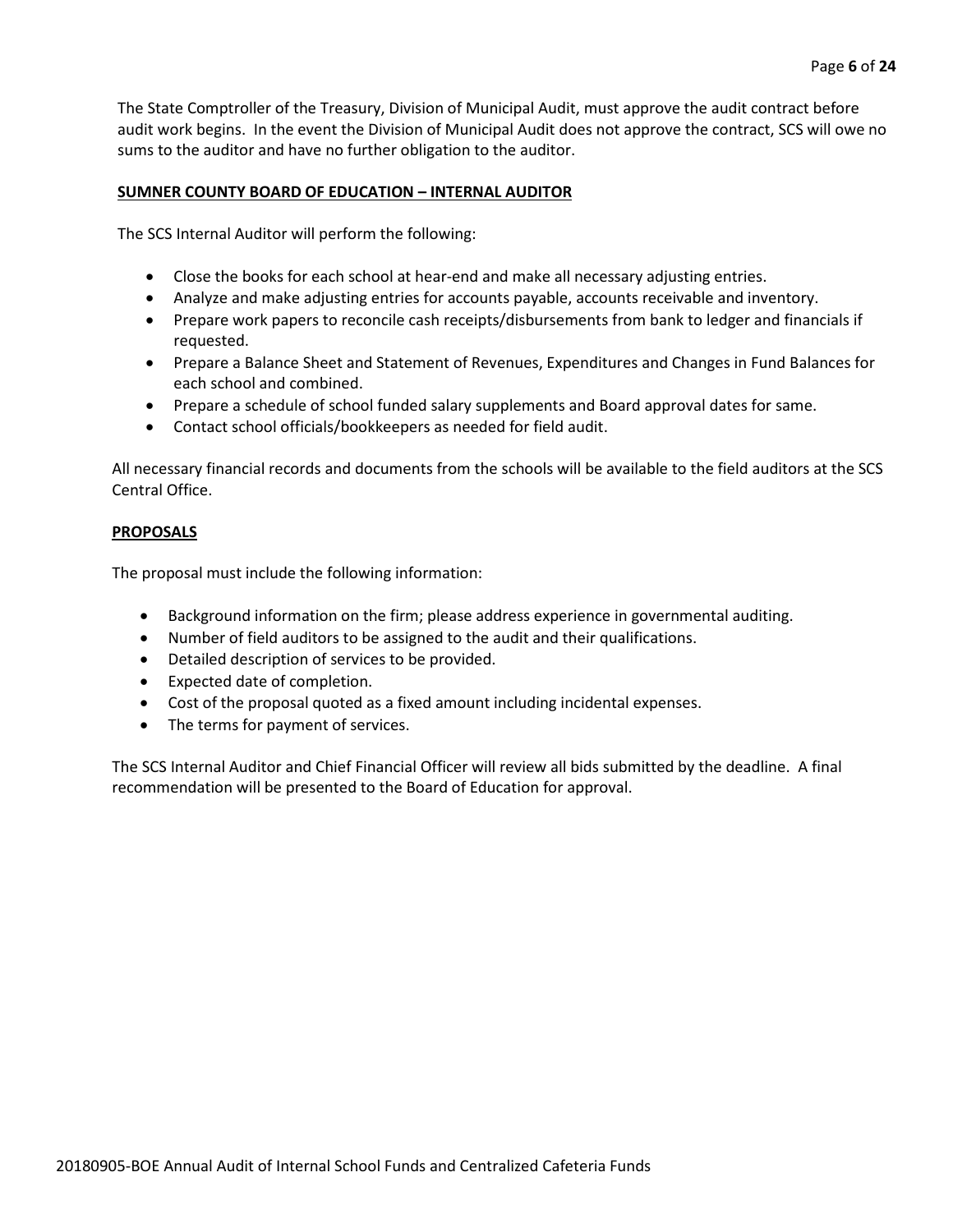- 3. Source Selection and Contract Award
	- Award(s), if made, will be made to the Responsive and Responsible proposer(s) whose proposal is most advantageous to SCS, taking into consideration price and the other evaluation criteria set forth in the RFP.
		- o General Criteria to be determined "Responsive"
			- Does the proposal include all required information, included completed attachment forms and affidavits?
			- Was the proposal delivered on or before the stated deadline? Did it include the required number of copies (hard & electronic)?
		- o General Criteria to be determined "Responsible"
			- Does the Proposer demonstrate an understanding of SCSs needs and proposed approach to the project?
			- **Does the Proposer possess the ability, capacity, skill and financial resources to provide the** service?
			- Can the Proposer take upon itself the responsibilities set forth in the RFP and produce the required outcomes in a timely fashion?
			- **Does the Proposer have the character, integrity, reputation, judgement, experience and** efficiency required for the project?
	- SCS reserves the right to enter into discussions with Proposers which have submitted proposals determined to be reasonably like of being considered for selection to assure a full understanding of and responsiveness to the RFP requirements. Every effort shall be afforded to assure fair and equal treatment with respect to the opportunity for discussion and/or revision of their respective proposals. Revisions may be permitted after the submission and prior to the award for the purpose of obtaining the best offers.
	- SCS reserves the right to negotiate price and contract terms and conditions with the most qualified proposer(s) to provide the requested service. If a mutually beneficial agreement with the lowest responsive and responsible Proposer is not reached, SCS reserves the right to enter into contract negotiations with the next lowest Proposer and continue this process until an agreement is reached.
	- Upon mutual agreement by both parties, SCS shall grant the right to extend the terms, conditions and prices of contract(s) awarded from this RFP to other Institutions (such as State, Local and/or Public Agencies) who express an interest in participating in any contract that results from this RFP. Each of the "piggyback" Institutions will issue their own purchasing documents for purchase of the goods/services. Proposer agrees that SCS shall bear no responsibility or liability for any agreements between Proposer and the other Institution(s) who desire to exercise this option.
- 4. Schedule of Events

| <b>RFP Issued</b>              | <b>August 20, 2018</b>                    |
|--------------------------------|-------------------------------------------|
| <b>Questions DEADLINE</b>      | <b>August 29, 2018</b>                    |
| <b>RFP Submission DEADLINE</b> | September 5, 2018 @ 10:00 a.m. Local Time |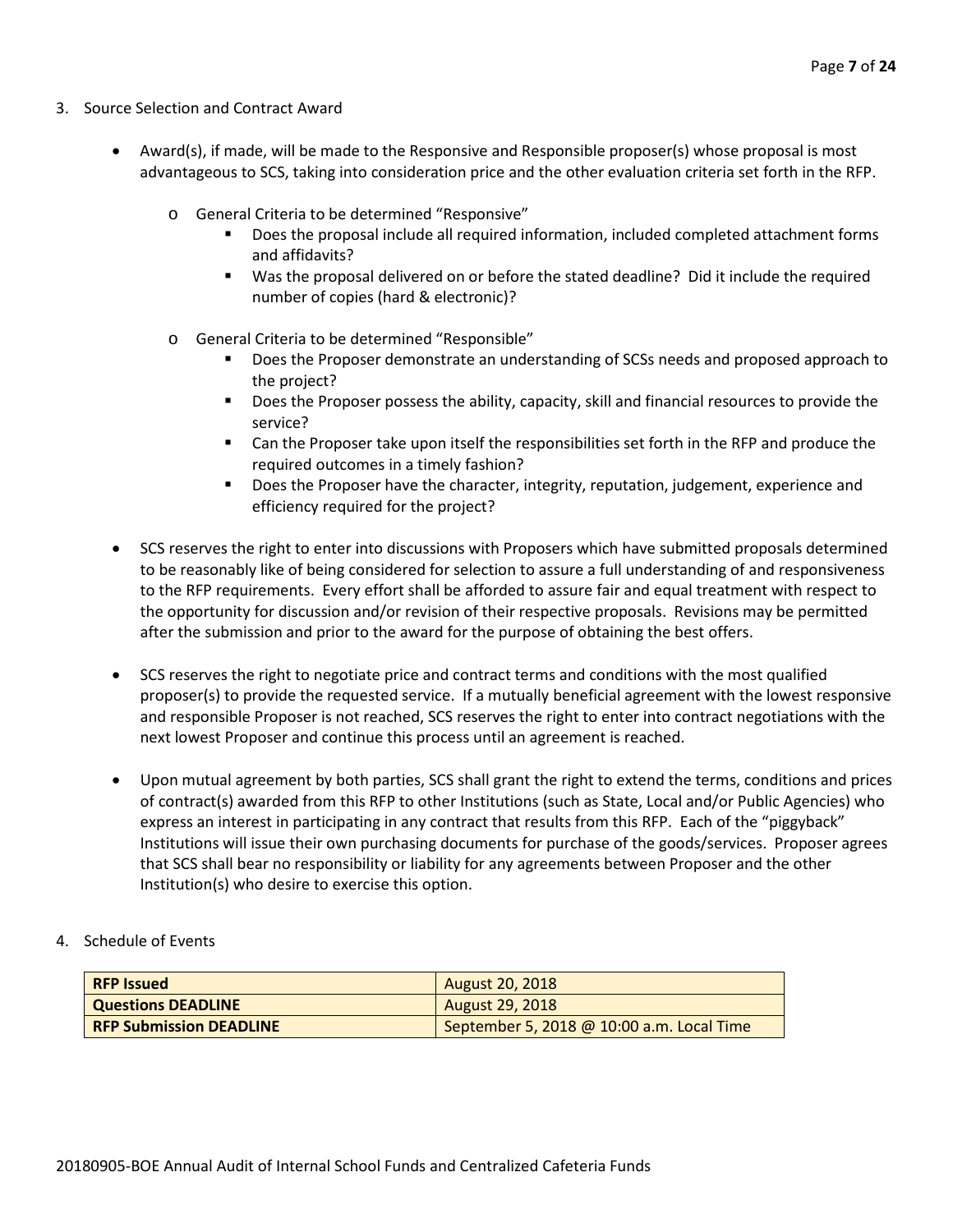#### 5. Instructions for Proposal

#### 5.1. Required Forms

- Proposer must complete and submit the Attachments in Section 6. Attachments may be omitted depending on the RFP requirements. Refer to the Table of Contents for omitted Attachments.
- Evidence of a valid State of Tennessee Business License and/or Sumner County Business License.
- For all vendors with annual purchases in excess of \$50,000; a Sumner County Business License must be on file with the SCS Finance Department. Evidence of the license must be provided within ten (10) working days following notification of award; otherwise, SCS may rescind its acceptance of the Proposer's proposal.
- Copy of State of Tennessee License (if applicable) in respective field.
- If applicable, the Proposer must include a copy of the contract(s) the Proposer will submit to be signed.

#### 5.2. New Vendors

- To comply with Internal Revenue Service requirements, all vendors who perform any type of service are required to have a current IRS Form W-9 on file with the SCS Finance Department. It is a mandatory requirement to complete the IRS Form W-9 (Attachment 6.9) included in this RFP.
- To comply with the Tennessee Lawful Employment Act (50-1-702 and 50-1-703), non-employees (individuals paid directly by the employer in exchange for the individual's labor or services) must have on file one (1) of the following documents:
	- o A valid Tennessee driver's license or photo identification;
	- o A valid driver's license or photo identification from another state where the license requirements are at least as strict as those in Tennessee;
	- o A birth certificate issued by a U.S. state, jurisdiction or territory;
	- o A U.S. government issued certified birth certificate;
	- o A valid, unexpired U.S. passport;
	- o A U.S. certificate of birth abroad (DS-1350 or FS-545)
	- o A report of birth abroad of a U.S. citizen (FS-240);
	- o A certificate of citizenship (N560 or N561);
	- o A certificate of naturalization (N550, N570 or N578);
	- o A U.S citizen identification card (I-197 or I-179); or
	- o Valid alien registration documentation or other proof of current immigration registration recognized by the United States Department of Homeland Security that contains the individual's complete legal name and current alien admission number or alien file number (or numbers if the individual has more than one number).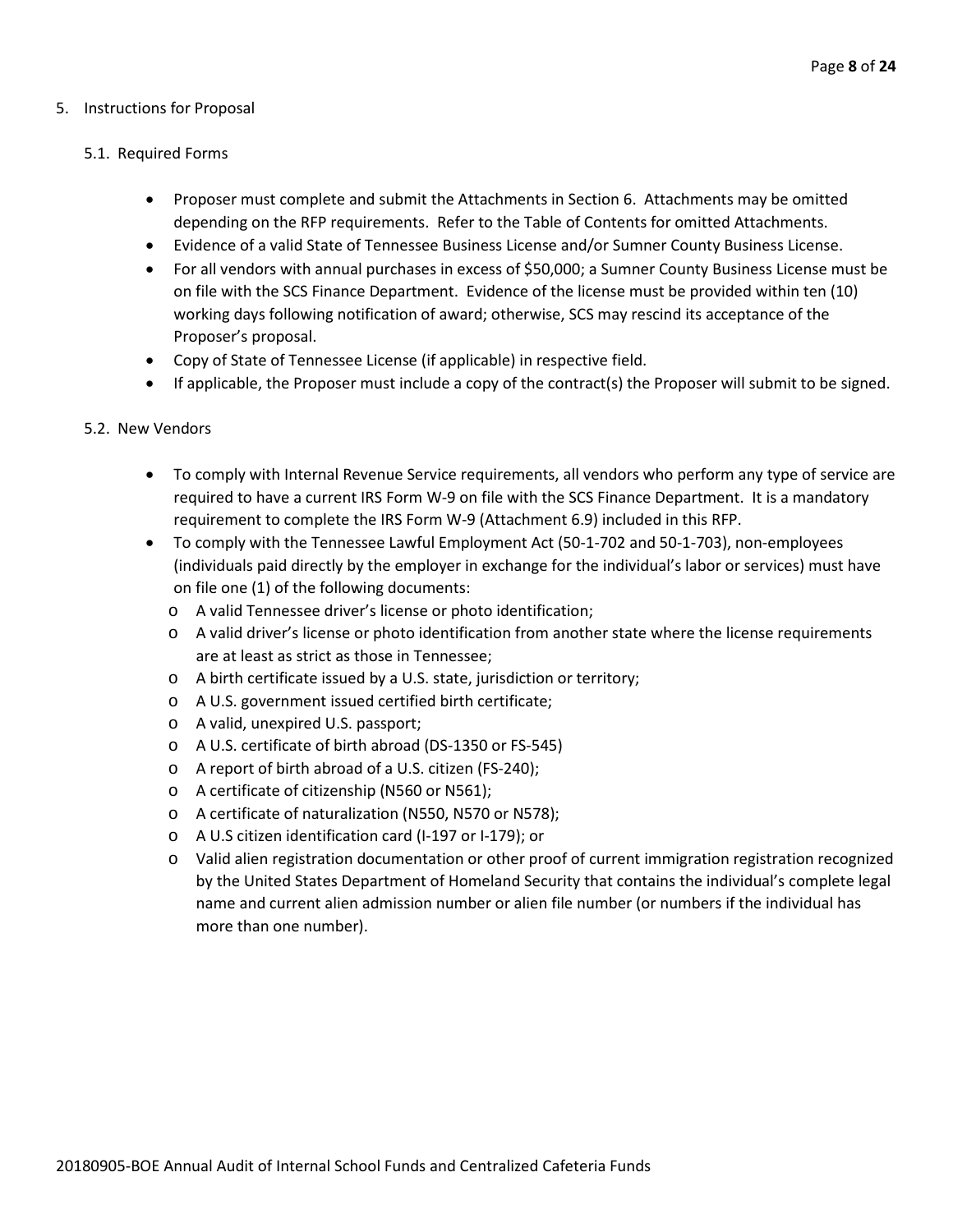#### 5.3. Acknowledgement of Insurance Requirements

By submitting a proposal, Proposer acknowledges that it has read and understands the insurance requirements for the proposal. The Proposer who may have employees, contractors, subcontractors or agents working on SCS properties shall carry current certificates for general and professional liability insurance and for workers' compensation as indicated below. The owner or Principal of each Proposer must also be insured by workers' compensation if they perform any of the services on SCS properties. There will be no exceptions to the insurance requirement. Proposer also understands that the evidence of required insurance must be submitted within fifteen (15) working days following notification of its offer being accepted; otherwise, SCS may rescind its acceptance of the Proposers proposal.

#### • **General Liability**

| <b>General Aggregate</b> | \$2,000,000 |
|--------------------------|-------------|
| Each Occurrence          | \$1,000,000 |

#### • **Workers Compensation**

| <b>Workers Compensation</b> | Tennessee Statutory Limits |
|-----------------------------|----------------------------|
| <b>Employer's Liability</b> | \$500,000                  |

#### 5.4. Clarification and Interpretation of RFP

The words "must" and "shall" in the RFP indicate mandatory requirements. Taking exception to any mandatory requirement shall be considered grounds for rejection. There are other requirements that SCS considers important but not mandatory. It is important to respond in a concise manner to each section and submit an itemized list of all exceptions.

#### 5.5. Proposal Package

The package containing the proposal must be sealed and clearly marked on the outside of the package: **"20180905-BOE Annual Audit of Internal School Funds and Centralized Cafeteria Funds" DO NOT OPEN**

All sealed proposals packages must include all of the following. Any sealed proposals are subject to rejection as non-conforming if any applicable item is not included.

- One (1) Complete Original
- Two (2) additional copies of the Original
- One (1) electronic format (CD/USB Drive)
- Original Signature on Original Proposal. NO copied or digital signatures.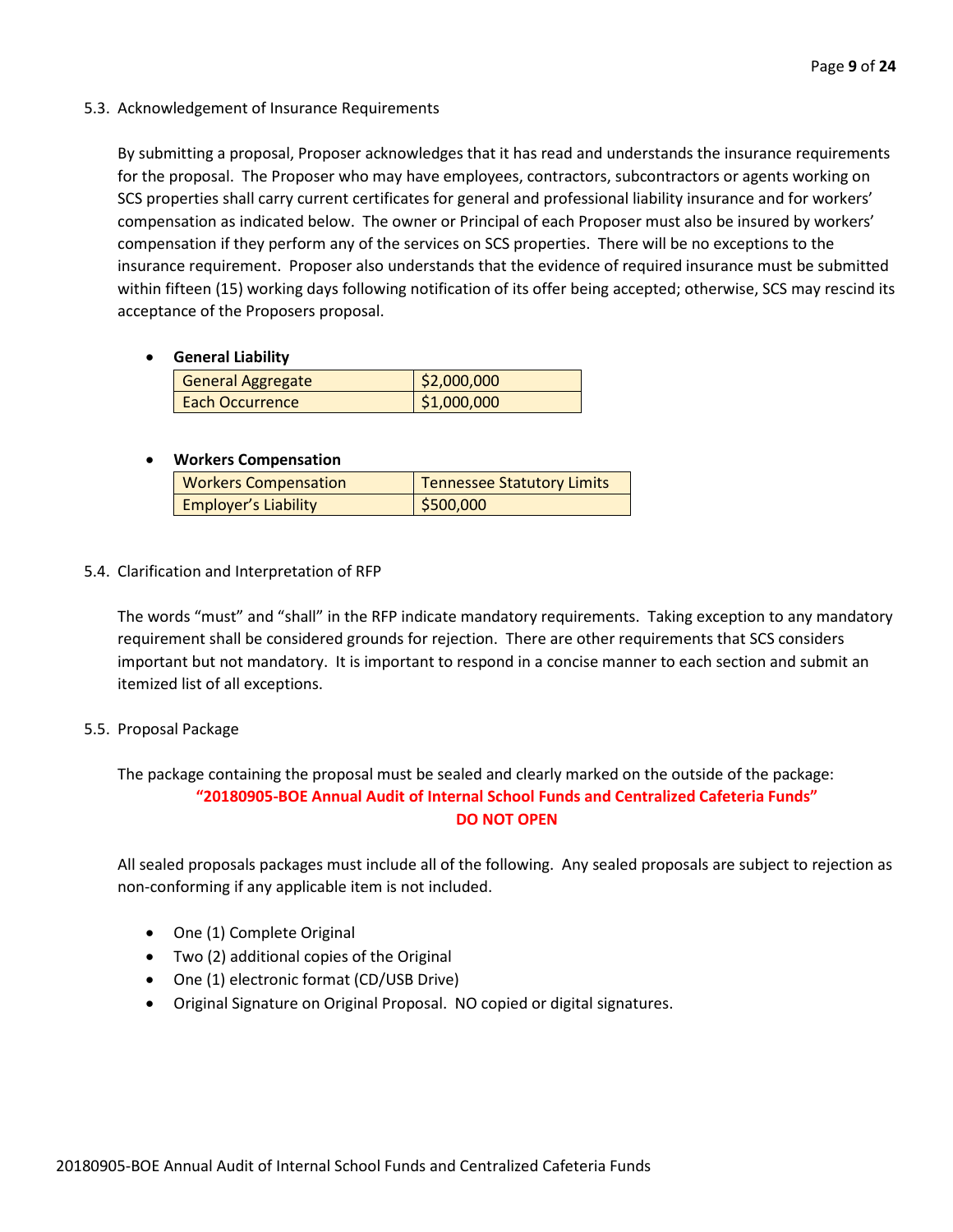The outside of the proposal package must be labeled as follows (if applicable):

- 1. Name of Company and Principal Owner, Business License Number, Expiration Date and License Classification.
- 2. In addition to Item 1, the same is applicable to masonry contractors if the work performed is > \$100,000.
- 3. In addition to Item 1, the same is applicable to HVAC, electrical, plumbing or A/C contractors if the work performed is > \$25,000.
- 4. In addition to Item 1, the same is applicable plus the Department of Environment & Conservation License Number and Classification, applicable to geothermal contractors if the work performed is > \$25,000.
- 5. If the prime contractor performs the masonry portion of the project or any of the above listed contractor skill sets and the work performed is > \$100,000; it must be so designated.
- 6. Only one (1) contractor in each classification listed shall be written on the bid envelope.

#### 5.6. Delivery of Proposals

Sealed proposals will be accepted until **September 5, 2018 @ 10:00 a.m. Local Time**. Proposals received after that time will be deemed invalid. Vendors mailing proposal packages must allow sufficient time to ensure receipt of their package by the time specified. There will be no exceptions. Proposals will be opened and read aloud. The reading of the bids will begin at **10:00 a.m. Local Time**.

Due to the nature of deliveries to the SCS Support Services Facility by carriers such as UPS, FedEx and such like; the proposal package will be accepted if the date and time on the delivery confirmation are indicated to be on or before the Proposal Deadline.

| Delivery Address: | Sumner County Board of Education |
|-------------------|----------------------------------|
|                   | Attn: Purchasing Supervisor      |
|                   | 1500 Airport Road                |
|                   | Gallatin, TN 37066               |

#### 5.7. Evaluation of Proposals

The SCS Purchasing Supervisor will first examine the proposals to reject those that are clearly non-responsive to the stated requirements. Proposers who are determined to be non-responsive and/or non-responsible will be notified of this determination.

The evaluation process will include the following factors:

- Company Experience and Qualifications
	- o The nature and scope of the Proposers business.
	- o The number of years the Proposer has been licensed to do business.
	- o The number of years the Proposer has been providing the requested services.
	- o How many similarly sized or larger K-12 clients have you contract with?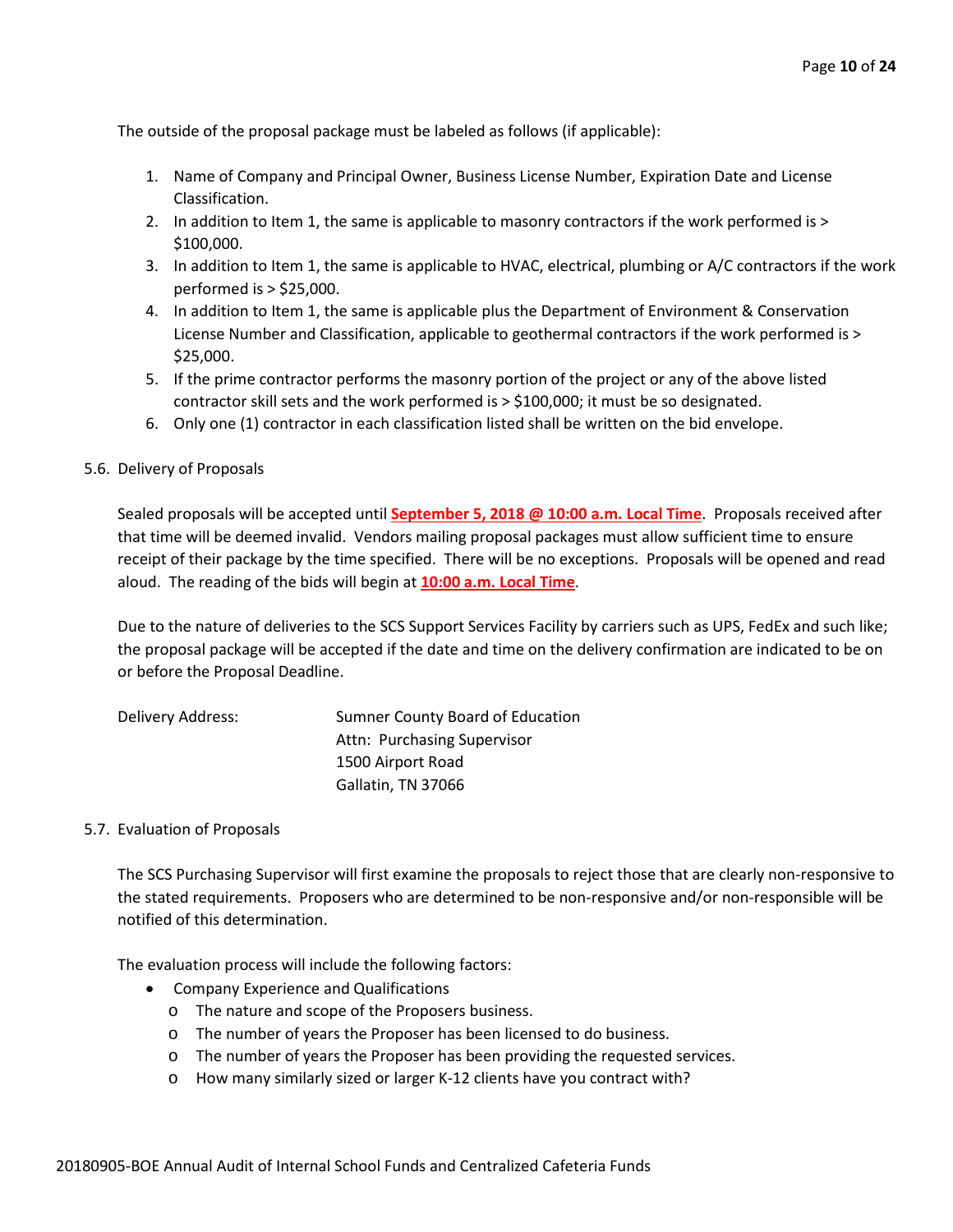- Compensation/Price Data
	- o Address all costs associated with performance of the contracted services.
- Past Performance and References
	- o Provided a minimum of three (3) client references for similar projects in size and scope successfully completed by Proposer within the last three (3) years. Attachment 6.3.
	- o SCS may also consider other sources of pertinent past performance information, including the districts own experience with the Proposer.
- 5.8. Request for Clarification of Proposals

Requests for clarification of proposals shall be distributed by the Purchasing Supervisor in writing (or email).

#### 5.9. Protests

In the event that any interested party finds any part of the listed specifications, terms or conditions to be discrepant, incomplete or otherwise questionable in any respect; it shall be the responsibility of the concerned party to notify the SCS Purchasing Office of such matters immediately upon receipt of the RFP. All notifications must be sent to the Purchasing Supervisor via email at [purchasing@sumnerschools.org.](mailto:purchasing@sumnerschools.org)

Any actual or prospective Proposer who is aggrieved in connection with the RFP or award of a contract may protest to the Purchasing Supervisor and/or the Sumner County Board of Education at its regularly scheduled meeting.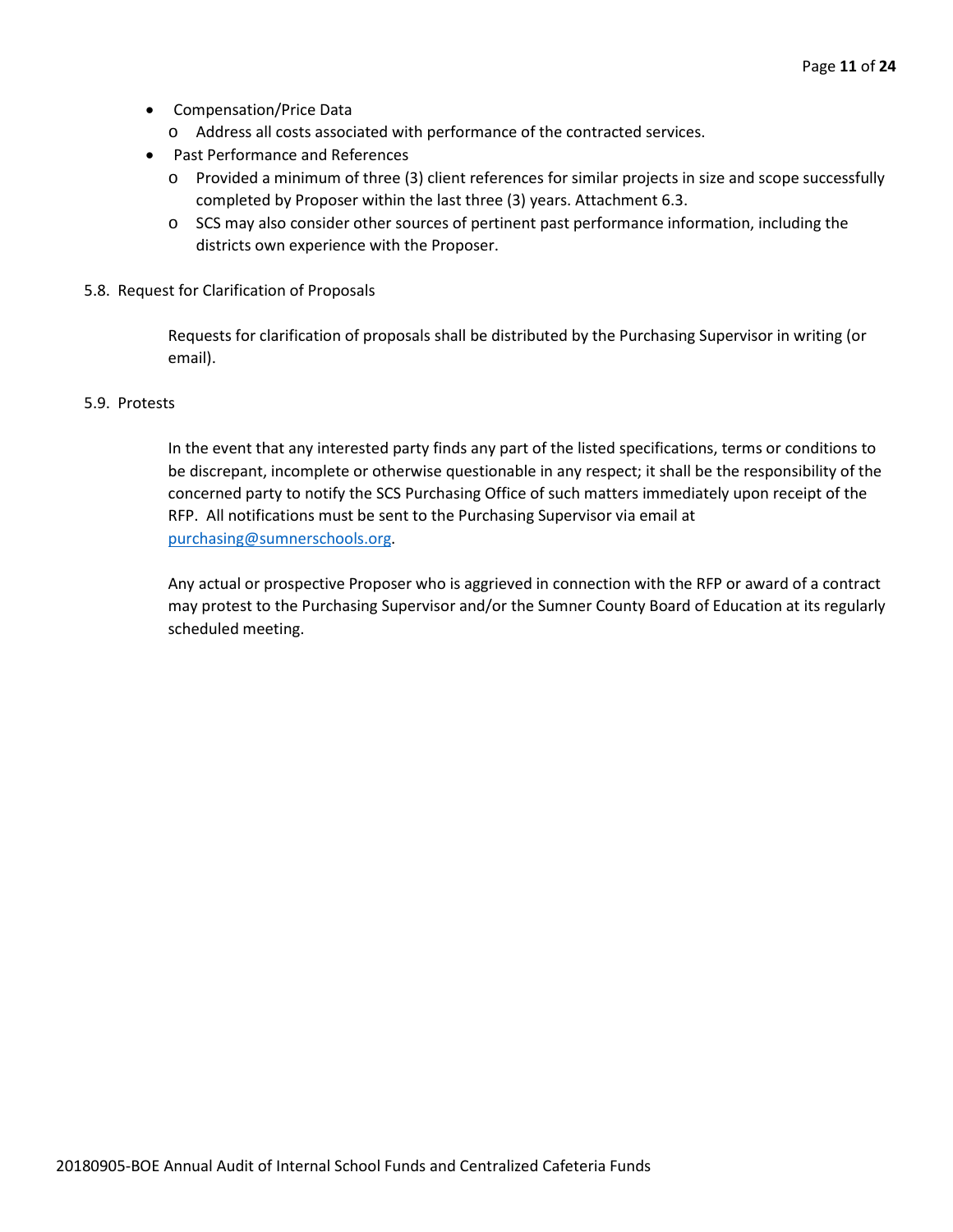#### **ATTACHMENT 6.1 - Contact Information**

| <b>Company Legal Name:</b>                 |                                                                                                                                  |  |  |
|--------------------------------------------|----------------------------------------------------------------------------------------------------------------------------------|--|--|
| <b>Company Official Address:</b>           |                                                                                                                                  |  |  |
|                                            |                                                                                                                                  |  |  |
| Company Web Site (URL):                    |                                                                                                                                  |  |  |
|                                            |                                                                                                                                  |  |  |
| Contact Person for project administration: |                                                                                                                                  |  |  |
|                                            |                                                                                                                                  |  |  |
|                                            |                                                                                                                                  |  |  |
|                                            |                                                                                                                                  |  |  |
|                                            | (office)                                                                                                                         |  |  |
|                                            | (mobile)<br><u> 1990 - Jan James James James James James James James James James James James James James James James James J</u> |  |  |
|                                            |                                                                                                                                  |  |  |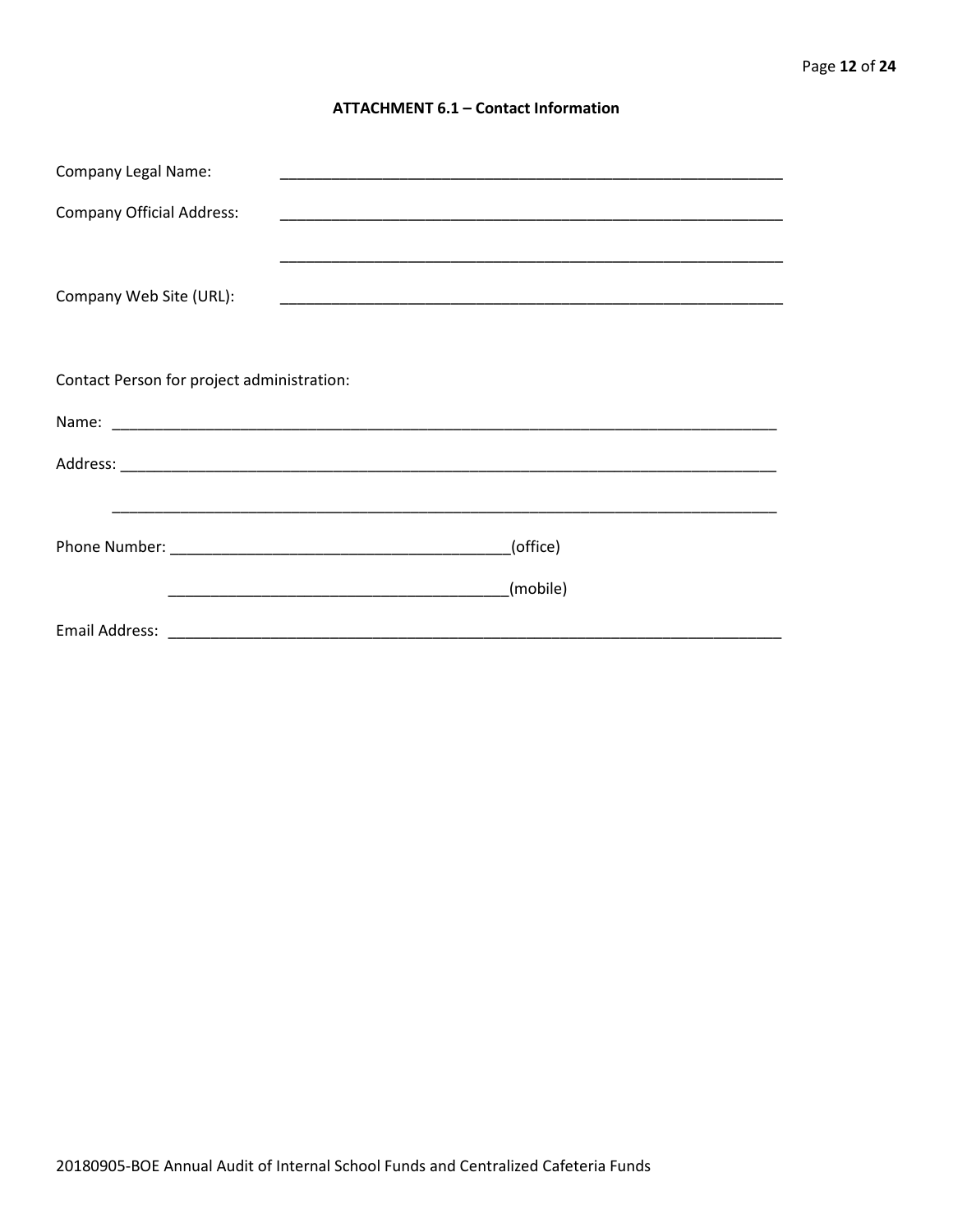

Attn: Purchasing Supervisor 1500 Airport Road Gallatin, TN 37066

#### **ATTACHMENT 6.2 – Bid Form/Certification**

Date \_\_\_\_\_\_\_\_\_\_\_\_\_\_\_\_\_\_\_\_\_\_\_\_\_\_\_\_\_\_\_\_

| , a duly authorized representative of |
|---------------------------------------|
| hereby submit our bid for 20180905-   |

**BOE Annual Audit of Internal School Funds and Centralized Cafeteria Funds** in accordance with the specifications and

instructions set forth in these bid documents.

| <b>FISCAL YEAR</b> | <b>BID AMOUNT</b> |
|--------------------|-------------------|
| 2018/2019          |                   |
| 2019/2020          |                   |
| 2020/2021          |                   |
| <b>GRAND TOTAL</b> |                   |

By checking this box, Proposer agrees that SCS reserves the right to extend the terms, conditions, and prices of this contract to other Institutions (such as State, Local and/or Public Agencies) who express an interest in participating in any contract that results from this RFP. Each of the piggyback Institutions will issue their own purchasing documents for the goods/services. Proposer agrees that SCS shall bear no responsibility or liability for any agreements between Proposer and the other Institution(s) who desire to exercise this option.

| Vendor Legal Name Manuel Allen and Allen and Allen and Allen and Allen and Allen |                    |
|----------------------------------------------------------------------------------|--------------------|
|                                                                                  |                    |
| (street)                                                                         | (city, state, zip) |

20180905-BOE Annual Audit of Internal School Funds and Centralized Cafeteria Funds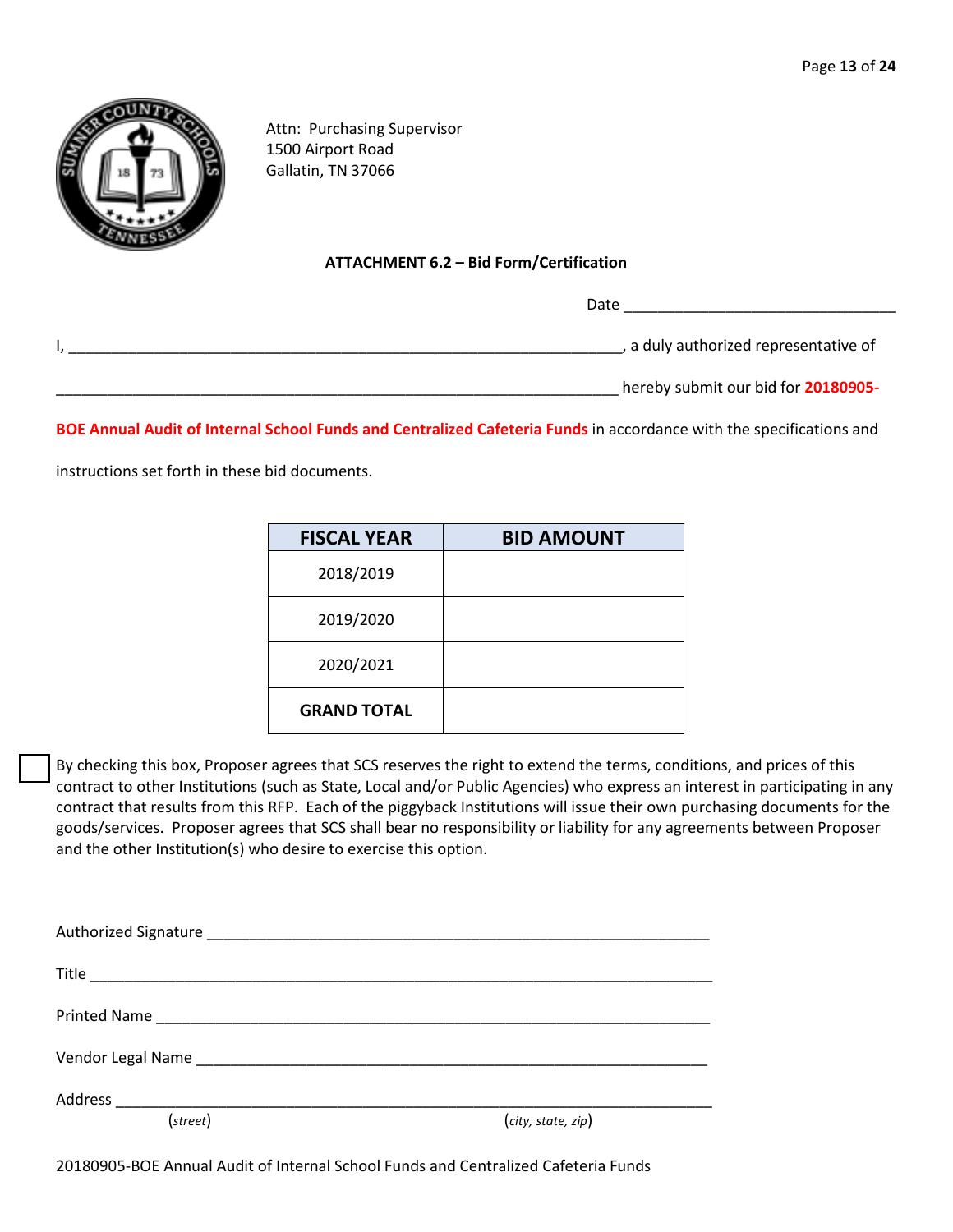| <b>ATTACHMENT 6.3 - References</b> |  |  |
|------------------------------------|--|--|
|------------------------------------|--|--|

\*Proposers may copy this page and submit additional references.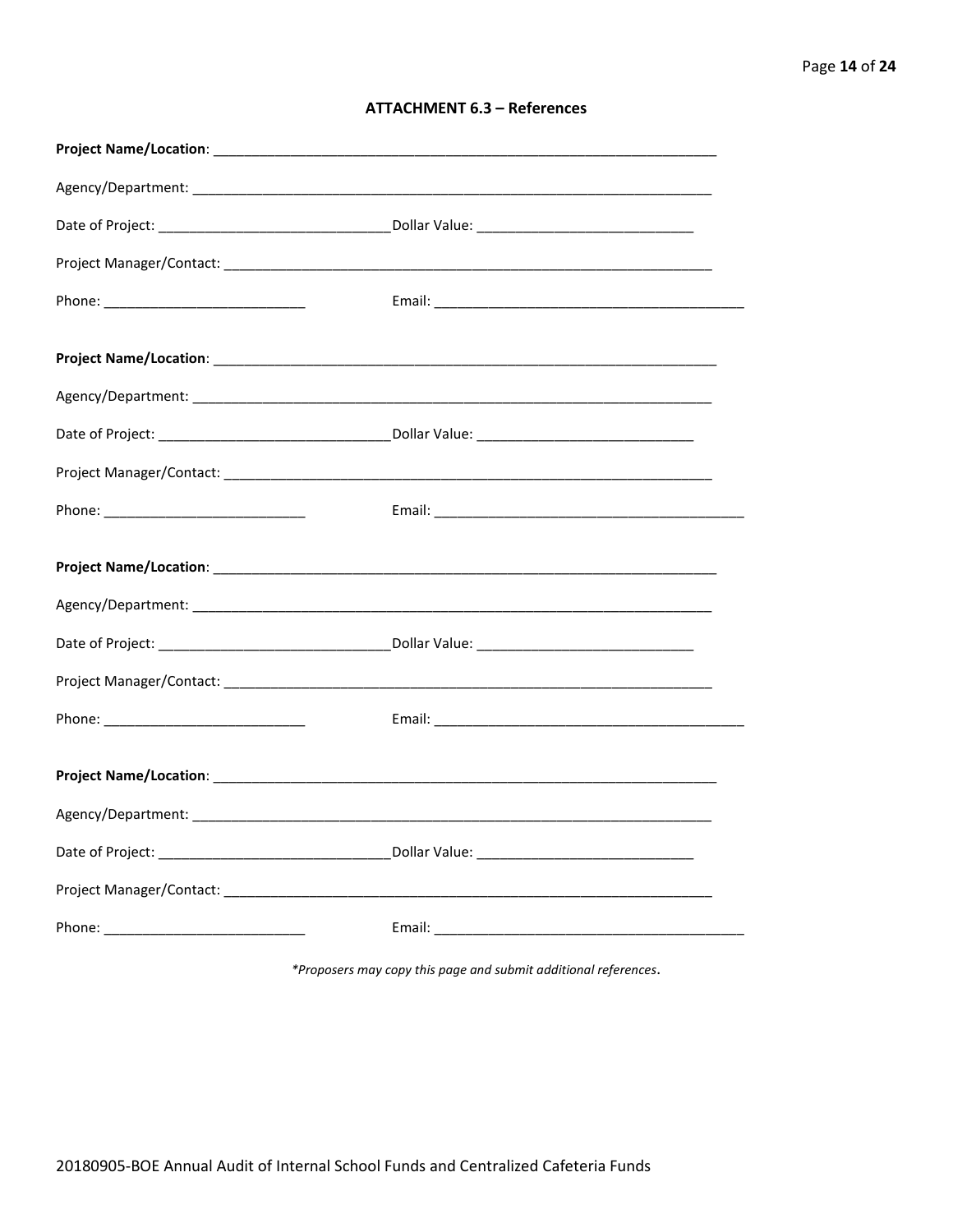#### **ATTACHMENT 6.4 – Certification Regarding Debarment or Suspension**

The prospective participant certifies, to the best of its knowledge and belief, that it and its principals:

- Are not presently debarred, suspended, proposed for debarment, declared ineligible or voluntarily excluded from participation in transactions under federal non-procurement programs by any federal department or agency;
- Have not, within the three-year period preceding the proposal, had one or more public transactions (federal, state or local) terminated for cause or default; and
- Are not presently indicated or otherwise criminally or civilly charged by a government entity (federal, state or local) and have not, within the three-year period preceding the bid, been convicted or had a civil judgement rendered against it:
	- o For the commission of fraud or a criminal offense in connection with obtaining, attempting to obtain or performing a public transaction (federal, state or local) or a procurement contract under such a public transaction;
	- o For the violation of federal or state antitrust statutes, including those proscribing price fixing between competitors, the allocation of customers between competitors, or bid rigging; or
	- o For the commission of embezzlement, theft, forgery, bribery, falsification or destruction of records, making false statements, or receiving stolen property.

\_\_\_\_\_\_\_\_\_\_\_\_\_\_\_\_\_\_\_\_\_\_\_\_\_\_\_\_\_\_\_\_\_\_\_\_\_\_\_\_\_\_\_\_\_\_\_\_\_\_\_\_

I understand that a false statement on this certification may be grounds for the rejection of this proposal or the termination of the award. In addition, under 18 U.S.C. 1001, a false statement may result in a fine of up to \$10,000 or imprisonment for up to five years, or both.

Name of Participating Agency: \_\_\_\_\_\_\_\_\_\_\_\_\_\_\_\_\_\_\_\_\_\_\_\_\_\_\_\_\_\_\_\_\_\_\_\_\_\_\_\_\_\_\_\_\_\_\_\_\_\_\_\_\_\_\_\_\_\_\_\_

Name and Title of Authorized Representative: \_\_\_\_\_\_\_\_\_\_\_\_\_\_\_\_\_\_\_\_\_\_\_\_\_\_\_\_\_\_\_\_\_\_\_\_\_\_\_\_\_\_\_\_\_\_\_

Signature of Authorized Representative: \_\_\_\_\_\_\_\_\_\_\_\_\_\_\_\_\_\_\_\_\_\_\_\_\_\_\_\_\_\_\_\_\_\_\_\_\_\_\_\_\_\_\_\_\_\_\_\_\_\_\_\_

Date: \_\_\_\_\_\_\_\_\_\_\_\_\_\_\_\_\_\_\_\_\_\_\_\_\_\_\_\_

\_\_\_\_ I am unable to certify to the above statement. Attached is my explanation.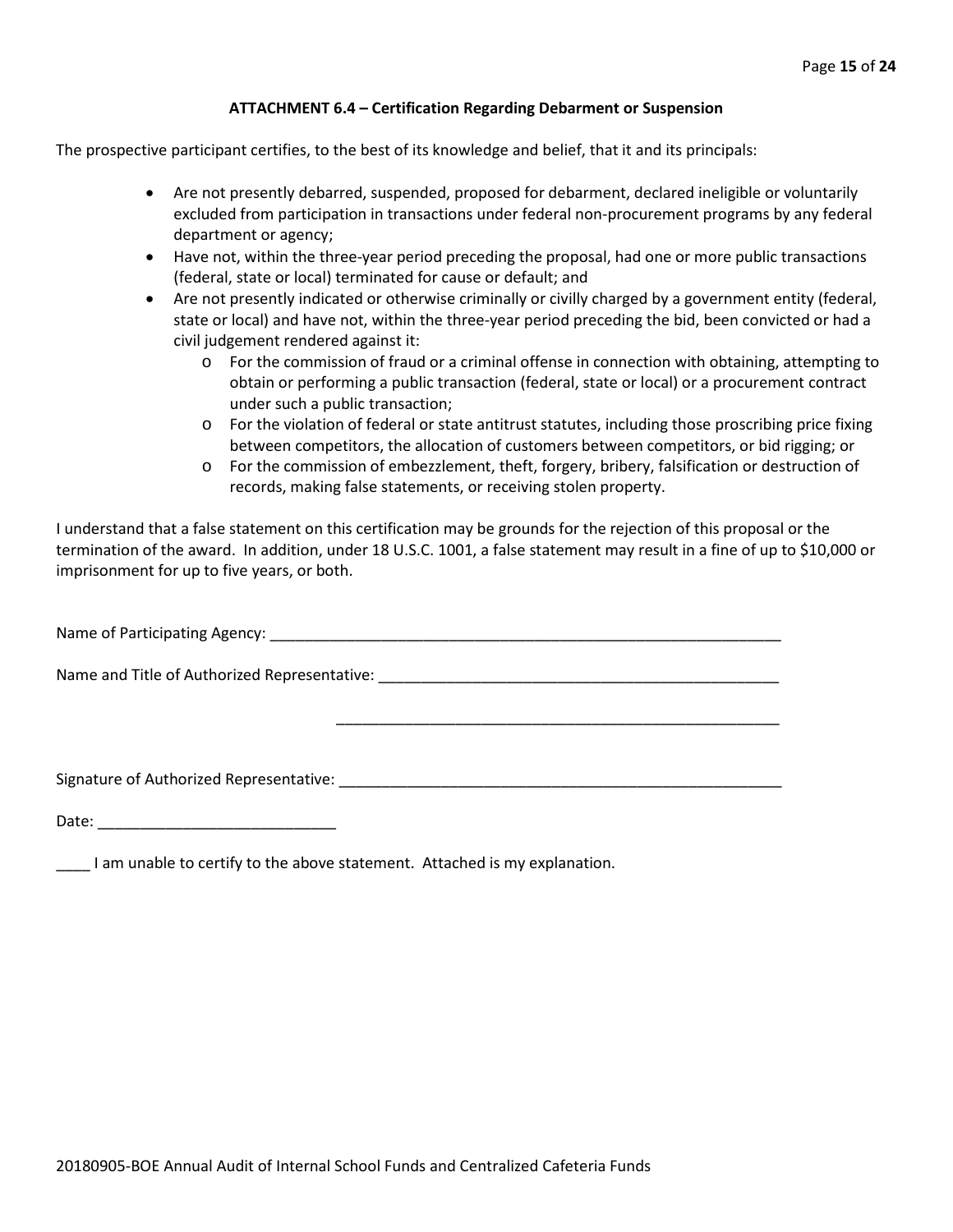#### **ATTACHMENT 6.5 – Condition of Submitting Proposal**

The undersigned Proposer has carefully examined all instructions, requirements, specifications, terms and conditions of the RFP and certifies:

- It is a reputable company regularly engaged in providing goods and/or services necessary to meet the requirements, specifications, terms and conditions of the RFP.
- All statements, information and representations prepared and submitted in response to the RFP are current, complete, true and accurate. Proposer acknowledges that the Sumner County Board of Education (SCS) will rely on such statements, information and representations in selecting the successful proposer(s).
- That the prices quoted shall be SCSs pricing for the products and/or service.
- It shall be bound by all statements, representations, warranties and guarantees made in its proposal.
- Proposer acknowledges that the contract may be canceled if any conflict of interest or appearance of a conflict of interest is discovered by SCS, in its sole discretion.
- All purchase orders must be duly authorized and executed by SCS and subject to the terms and conditions of the RFP.

| ADDRESS: | <u> 2000 - Jan James James James James James James James James James James James James James James James James J</u>              |
|----------|-----------------------------------------------------------------------------------------------------------------------------------|
|          |                                                                                                                                   |
| PHONE:   | (office)<br><u> 1989 - Johann Barbara, martin amerikan basal dan berasal dalam basal dalam basal dalam basal dalam basal dala</u> |
|          | (mobile)                                                                                                                          |
| EMAIL:   | <u> 1980 - Jan James John Stein, mars and de British and de British and de British and de British and de British</u>              |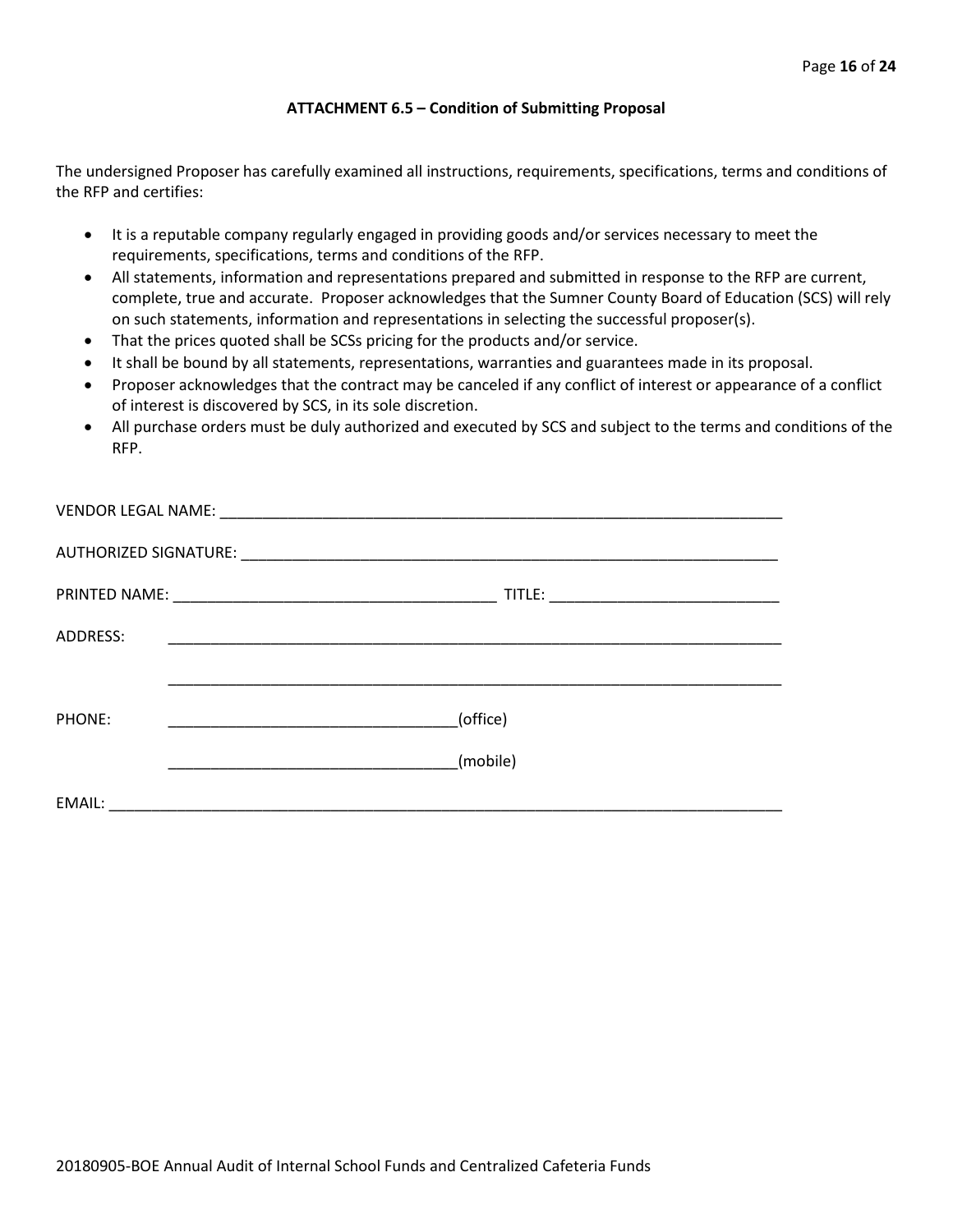#### **ATTACHMENT 6.6 – Statement of Non-Collusion**

The undersigned affirms that they are duly authorized to execute this contract, that this company, corporation, firm, partnership or individual has not prepared this proposal in collusion with any other respondent, and that the contents of this proposal as to prices, terms or conditions of said proposal have not been communicated by the undersigned nor by any employee or agent to any other person engaged in this type of business prior to the official opening of this proposal.

| Address: |          |  |  |  |  |
|----------|----------|--|--|--|--|
|          | (office) |  |  |  |  |
|          |          |  |  |  |  |
|          |          |  |  |  |  |
|          |          |  |  |  |  |
|          |          |  |  |  |  |
|          |          |  |  |  |  |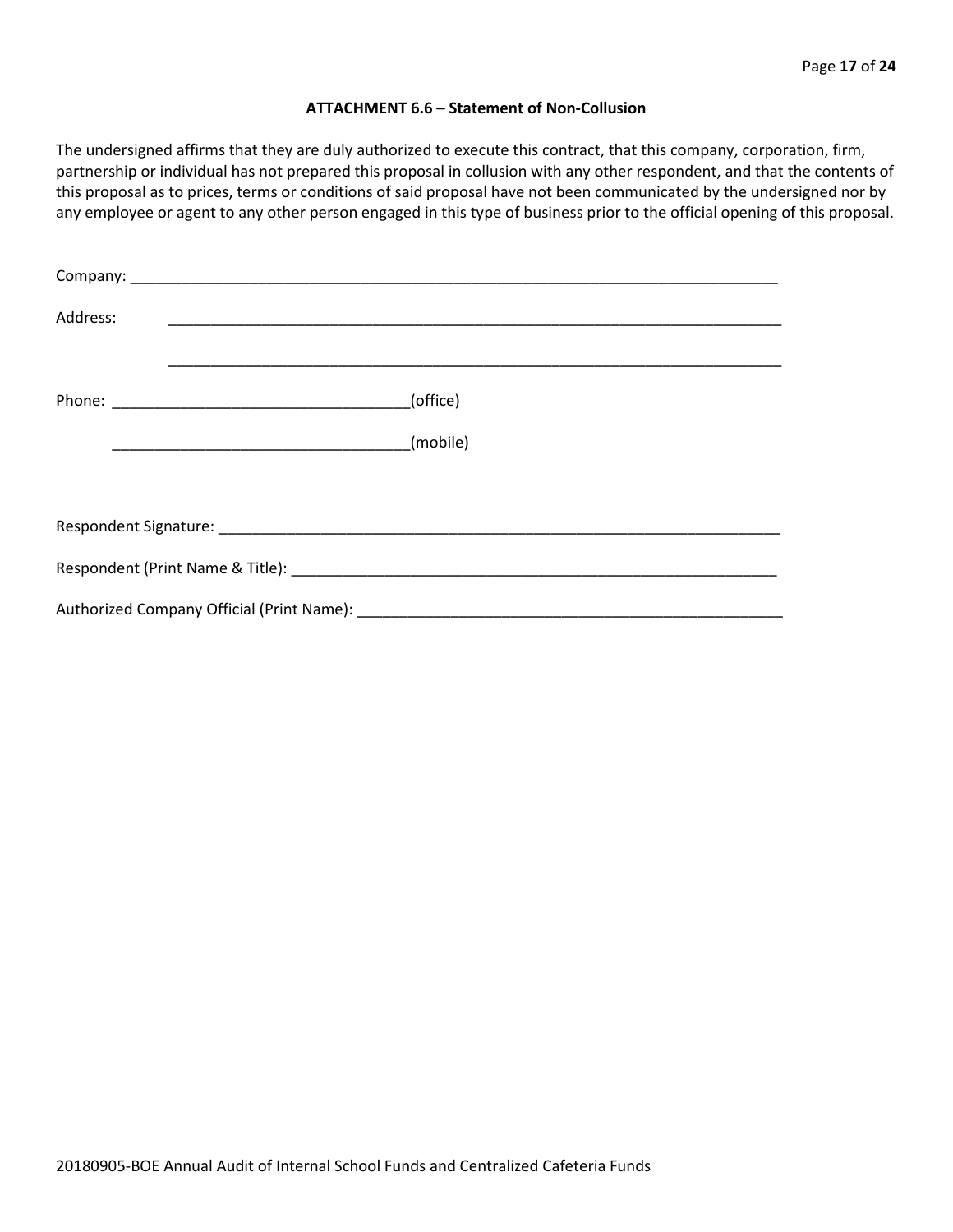#### **ATTACHMENT 6.7 – Attestation Re Personnel**

## **ATTESTATION RE PERSONNEL USED IN CONTRACT PERFORMANCE**

| CONTRACTOR LEGAL ENTITY NAME:                                          |  |
|------------------------------------------------------------------------|--|
| FEDERAL EMPLOYER IDENTIFICATION NUMBER:<br>(or Social Security Number) |  |

**The Contractor, identified above, does hereby attest, certify, warrant and assure that the Contractor shall not knowingly utilize the services of an illegal immigrant in the performance of this Contract and shall not knowingly utilize the services of any subcontractor who will utilize the services of an illegal immigrant in the performance of this Contract, T.C.A. § 12-3-309.**

SIGNATURE & DATE:

*NOTICE: This attestation MUST be signed by an individual empowered to contractually bind the Contractor.*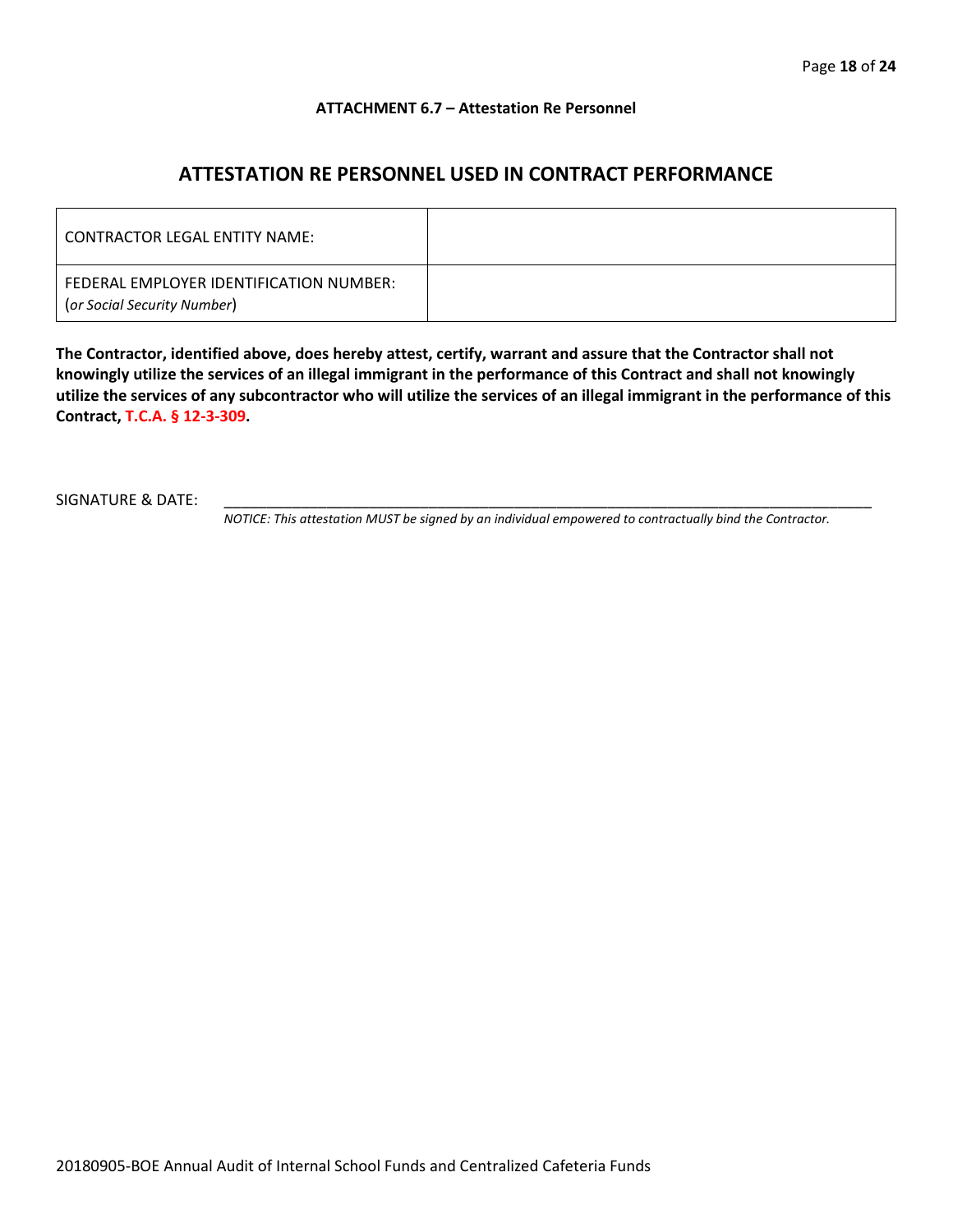#### **ATTACHMENT 6.8 – Drug Free Workplace Affidavit**

The Sumner County Board of Education is committed to maintaining a safe and productive work environment for its employees and to providing high quality service to its citizens. The goal of this policy is for Sumner County Board of Education employees and contractors to remain, or become and remain, drug-free. Abuse and dependency on alcohol and/or drugs can seriously affect the health of employees, contractors and citizens, jeopardize personal safety, impact the safety of others and impair job performance.

STATE OF

**COUNTY OF** \_\_\_\_\_\_\_\_\_\_\_\_\_\_\_\_\_\_\_\_\_\_\_\_\_\_\_\_\_\_\_\_\_

The undersigned, principal officer of

an employer of five (5) or more employees contracting with Sumner County Board of Education to provide goods or services, hereby states under oath as follows:

- 1. The undersigned is a principal officer of (hereinafter referred to as the "Company") and is duly authorized to execute this Affidavit on behalf of the Company.
- 2. The Company submits this Affidavit pursuant to T.C.A. § 50-9-113, which requires each employer with no less than five (5) employees receiving pay who contracts with the state and any local government to provide contracted services to submit an affidavit stating that such employer has a drug-free workplace program that complies with Title 50, Chapter 9 of the *Tennessee Code Annotated*.
- 3. The Company is in compliance with T.C.A. § 50-9-113 and all applicable Federal Laws, Rules and Regulations requiring a drug-free workplace program.

Further affiant saith not.

| <b>STATE OF</b>                                                                                                                                                                                  |  |             |
|--------------------------------------------------------------------------------------------------------------------------------------------------------------------------------------------------|--|-------------|
| <b>COUNTY OF</b>                                                                                                                                                                                 |  |             |
|                                                                                                                                                                                                  |  | . with whom |
| I am personally acquainted (or proved to me on the basis of satisfactory evidence) and who acknowledged that such<br>person executed the foregoing affidavit for the purposes therein contained. |  |             |
|                                                                                                                                                                                                  |  |             |
| Notary Public                                                                                                                                                                                    |  |             |
|                                                                                                                                                                                                  |  |             |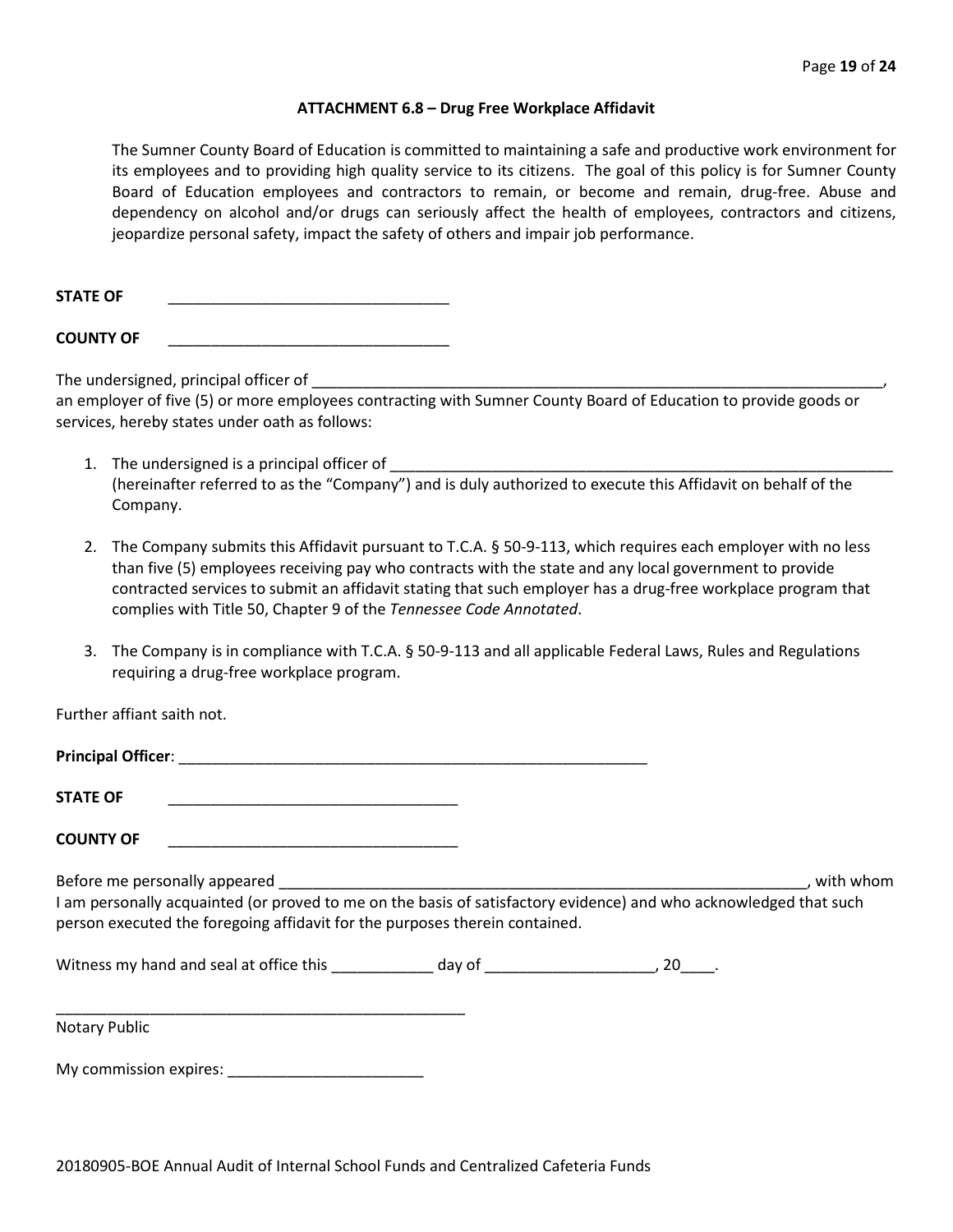#### **ATTACHMENT 6.9 – W9**

| <b>Request for Taxpayer</b><br>(Rev. December 2014)<br><b>Identification Number and Certification</b><br>Department of the Treasury<br>Internal Revenue Service<br>1 Name (as shown on your income tax return). Name is required on this line; do not leave this line blank.                                                                                                                                                                                                                                                                                                                                                                                                                                                                                                                                                                                                                                                                                                                                                                                                                                                         |                                                                                                      |                                                                                                                                                                                                                                                                                                                                                                                                                                                                                                                                                                                                                                                                                                                                                                                                                                                                                                                                                                                                                                                                                                                               |                                                                                                                                                                                                                                                                                                                                                                                                                                                                                                                                                                                                                                                                                                                                                                                                                                                                                                                                                                                                                                                                                                                                                                                                                                     |        |  | Give Form to the<br>requester. Do not<br>send to the IRS. |  |  |                         |
|--------------------------------------------------------------------------------------------------------------------------------------------------------------------------------------------------------------------------------------------------------------------------------------------------------------------------------------------------------------------------------------------------------------------------------------------------------------------------------------------------------------------------------------------------------------------------------------------------------------------------------------------------------------------------------------------------------------------------------------------------------------------------------------------------------------------------------------------------------------------------------------------------------------------------------------------------------------------------------------------------------------------------------------------------------------------------------------------------------------------------------------|------------------------------------------------------------------------------------------------------|-------------------------------------------------------------------------------------------------------------------------------------------------------------------------------------------------------------------------------------------------------------------------------------------------------------------------------------------------------------------------------------------------------------------------------------------------------------------------------------------------------------------------------------------------------------------------------------------------------------------------------------------------------------------------------------------------------------------------------------------------------------------------------------------------------------------------------------------------------------------------------------------------------------------------------------------------------------------------------------------------------------------------------------------------------------------------------------------------------------------------------|-------------------------------------------------------------------------------------------------------------------------------------------------------------------------------------------------------------------------------------------------------------------------------------------------------------------------------------------------------------------------------------------------------------------------------------------------------------------------------------------------------------------------------------------------------------------------------------------------------------------------------------------------------------------------------------------------------------------------------------------------------------------------------------------------------------------------------------------------------------------------------------------------------------------------------------------------------------------------------------------------------------------------------------------------------------------------------------------------------------------------------------------------------------------------------------------------------------------------------------|--------|--|-----------------------------------------------------------|--|--|-------------------------|
| 2 Business name/disregarded entity name, if different from above<br>οi<br>page<br>4 Exemptions (codes apply only to<br>3 Check appropriate box for federal tax classification; check only one of the following seven boxes:<br>Specific Instructions on<br>certain entities, not individuals; see<br>C Corporation S Corporation Partnership<br>Individual/sole proprietor or<br>Trust/estate<br>instructions on page 3):<br>Print or type<br>single-member LLC<br>Exempt payee code (if any)<br>Limited liability company. Enter the tax classification (C=C corporation, S=S corporation, P=partnership) $\blacktriangleright$<br>Exemption from FATCA reporting<br>Note. For a single-member LLC that is disregarded, do not check LLC; check the appropriate box in the line above for<br>the tax classification of the single-member owner.<br>code (if any)<br>(Applies to accounts maintained outside the U.S.)<br>Other (see instructions)<br>5 Address (number, street, and apt. or suite no.)<br>Requester's name and address (optional)<br>6 City, state, and ZIP code<br>See<br>7 List account number(s) here (optional) |                                                                                                      |                                                                                                                                                                                                                                                                                                                                                                                                                                                                                                                                                                                                                                                                                                                                                                                                                                                                                                                                                                                                                                                                                                                               |                                                                                                                                                                                                                                                                                                                                                                                                                                                                                                                                                                                                                                                                                                                                                                                                                                                                                                                                                                                                                                                                                                                                                                                                                                     |        |  |                                                           |  |  |                         |
| Part I<br><b>Taxpayer Identification Number (TIN)</b><br>Social security number<br>Enter your TIN in the appropriate box. The TIN provided must match the name given on line 1 to avoid<br>backup withholding. For individuals, this is generally your social security number (SSN). However, for a<br>resident alien, sole proprietor, or disregarded entity, see the Part I instructions on page 3. For other<br>entities, it is your employer identification number (EIN). If you do not have a number, see How to get a<br>TIN on page 3.<br>or<br><b>Employer identification number</b><br>Note. If the account is in more than one name, see the instructions for line 1 and the chart on page 4 for                                                                                                                                                                                                                                                                                                                                                                                                                           |                                                                                                      |                                                                                                                                                                                                                                                                                                                                                                                                                                                                                                                                                                                                                                                                                                                                                                                                                                                                                                                                                                                                                                                                                                                               |                                                                                                                                                                                                                                                                                                                                                                                                                                                                                                                                                                                                                                                                                                                                                                                                                                                                                                                                                                                                                                                                                                                                                                                                                                     |        |  |                                                           |  |  |                         |
| Part II                                                                                                                                                                                                                                                                                                                                                                                                                                                                                                                                                                                                                                                                                                                                                                                                                                                                                                                                                                                                                                                                                                                              | guidelines on whose number to enter.<br>Certification<br>Under penalties of perjury, I certify that: | 1. The number shown on this form is my correct taxpayer identification number (or I am waiting for a number to be issued to me); and<br>2. I am not subject to backup withholding because: (a) I am exempt from backup withholding, or (b) I have not been notified by the Internal Revenue<br>Service (IRS) that I am subject to backup withholding as a result of a failure to report all interest or dividends, or (c) the IRS has notified me that I am                                                                                                                                                                                                                                                                                                                                                                                                                                                                                                                                                                                                                                                                   |                                                                                                                                                                                                                                                                                                                                                                                                                                                                                                                                                                                                                                                                                                                                                                                                                                                                                                                                                                                                                                                                                                                                                                                                                                     |        |  |                                                           |  |  |                         |
| Sign<br>Here                                                                                                                                                                                                                                                                                                                                                                                                                                                                                                                                                                                                                                                                                                                                                                                                                                                                                                                                                                                                                                                                                                                         | instructions on page 3.<br>Signature of<br>U.S. person $\blacktriangleright$                         | no longer subject to backup withholding; and<br>3. I am a U.S. citizen or other U.S. person (defined below); and<br>4. The FATCA code(s) entered on this form (if any) indicating that I am exempt from FATCA reporting is correct.<br>Certification instructions. You must cross out item 2 above if you have been notified by the IRS that you are currently subject to backup withholding<br>because you have failed to report all interest and dividends on your tax return. For real estate transactions, item 2 does not apply. For mortgage<br>interest paid, acquisition or abandonment of secured property, cancellation of debt, contributions to an individual retirement arrangement (IRA), and<br>generally, payments other than interest and dividends, you are not required to sign the certification, but you must provide your correct TIN. See the                                                                                                                                                                                                                                                          |                                                                                                                                                                                                                                                                                                                                                                                                                                                                                                                                                                                                                                                                                                                                                                                                                                                                                                                                                                                                                                                                                                                                                                                                                                     | Date P |  |                                                           |  |  |                         |
| brokers)                                                                                                                                                                                                                                                                                                                                                                                                                                                                                                                                                                                                                                                                                                                                                                                                                                                                                                                                                                                                                                                                                                                             | <b>General Instructions</b><br><b>Purpose of Form</b><br>· Form 1099-INT (interest earned or paid)   | Section references are to the Internal Revenue Code unless otherwise noted.<br>Future developments. Information about developments affecting Form W-9 (such<br>as legislation enacted after we release it) is at www.irs.gov/fw9.<br>An individual or entity (Form W-9 requester) who is required to file an information<br>return with the IRS must obtain your correct taxpayer identification number (TIN)<br>which may be your social security number (SSN), individual taxpayer identification<br>number (ITIN), adoption taxpayer identification number (ATIN), or employer<br>identification number (EIN), to report on an information return the amount paid to<br>you, or other amount reportable on an information return. Examples of information<br>returns include, but are not limited to, the following:<br>. Form 1099-DIV (dividends, including those from stocks or mutual funds)<br>· Form 1099-MISC (various types of income, prizes, awards, or gross proceeds)<br>. Form 1099-B (stock or mutual fund sales and certain other transactions by<br>· Form 1099-S (proceeds from real estate transactions) | · Form 1098 (home mortgage interest), 1098-E (student loan interest), 1098-T<br>(tuition)<br>· Form 1099-C (canceled debt)<br>. Form 1099-A (acquisition or abandonment of secured property)<br>Use Form W-9 only if you are a U.S. person (including a resident alien), to<br>provide your correct TIN.<br>If you do not return Form W-9 to the requester with a TIN, you might be subject<br>to backup withholding. See What is backup withholding? on page 2.<br>By signing the filled-out form, you:<br>1. Certify that the TIN you are giving is correct (or you are waiting for a number<br>to be issued).<br>2. Certify that you are not subject to backup withholding, or<br>3. Claim exemption from backup withholding if you are a U.S. exempt payee. If<br>applicable, you are also certifying that as a U.S. person, your allocable share of<br>any partnership income from a U.S. trade or business is not subject to the<br>withholding tax on foreign partners' share of effectively connected income, and<br>4. Certify that FATCA code(s) entered on this form (if any) indicating that you are<br>exempt from the FATCA reporting, is correct. See What is FATCA reporting? on<br>page 2 for further information. |        |  |                                                           |  |  |                         |
|                                                                                                                                                                                                                                                                                                                                                                                                                                                                                                                                                                                                                                                                                                                                                                                                                                                                                                                                                                                                                                                                                                                                      |                                                                                                      | . Form 1099-K (merchant card and third party network transactions)<br>Cat. No. 10231X                                                                                                                                                                                                                                                                                                                                                                                                                                                                                                                                                                                                                                                                                                                                                                                                                                                                                                                                                                                                                                         |                                                                                                                                                                                                                                                                                                                                                                                                                                                                                                                                                                                                                                                                                                                                                                                                                                                                                                                                                                                                                                                                                                                                                                                                                                     |        |  |                                                           |  |  | Form W-9 (Rev. 12-2014) |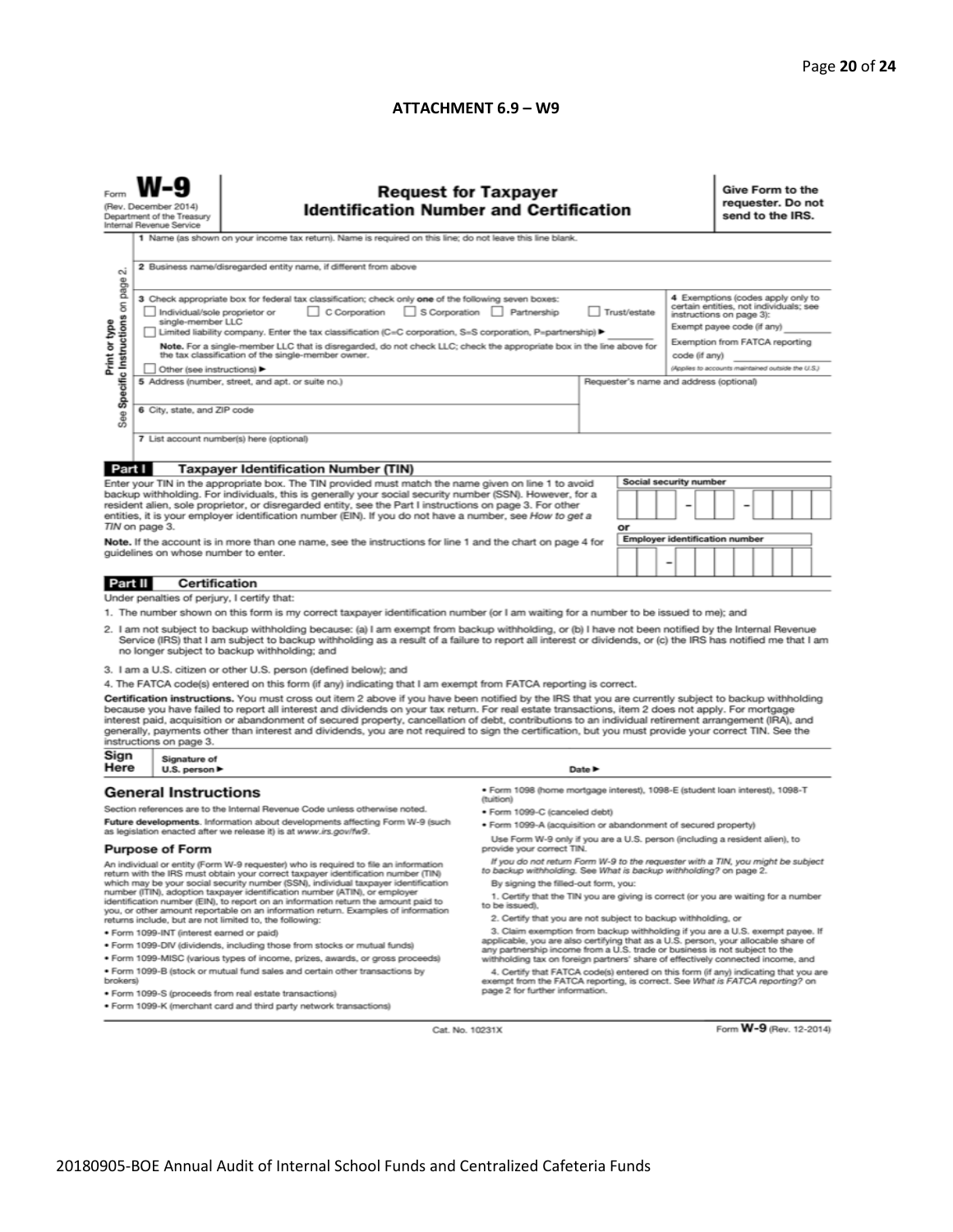#### **ATTACHMENT 6.10 – Standard Terms & Conditions SUMNER COUNTY BOARD OF EDUCATION (SCS)**

#### **1. PREPARATION AND SUBMISSION OF BID.**

- **a.** Failure to examine any drawings**,** specifications, or instructions will be at the proposer's risk. Any deviation from the stated terms, conditions and specifications must be coordinated with and approved in writing by the SCS Purchasing Supervisor.
- **b.** RFP SUBMITTAL / SIGNATURE: Proposal shall give the full name and business address of the bidder. If the proposer is a corporation, the name shall be stated as it is in the corporate charter. Proposals must be signed in ink by the proposer's authorized agent. Unsigned proposals will be rejected. Proposals are to be sealed and the outside of the envelope is to reference the RFP number. The person signing the proposal must show their title, and if requested by the institution, must furnish satisfactory proof of his or her authority to bind his or her company in contract. Proposer understands that by submitting a proposal with an authorized signature, it shall constitute an offer to SCS. Proposals must be typewritten or in ink; otherwise they may not be considered. Purchase orders will be issued to the firm name appearing on the W9. Facsimile responses will not be considered.
- **c.** SCS is not responsible for any costs incurred by any vendor pursuant to the RFP. The vendor shall be responsible for all costs incurred in connection with the preparation and submission of its proposal.
- **d.** All proposers must be in compliance with T.C.A. § 62-6-119 at the time of proposal submission and provide evidence of compliance with the applicable provisions of the chapter before such proposal may be considered.
- **e.** Proposals are to be received in the location designated in the RFP no later than the specified date and time. Late submissions will NOT be opened or considered.
- **f.** No erasures permitted. Errors may be crossed out and corrections printed in ink or typewritten adjacent to error and must be initialed in ink by person signing the proposal.
- **g.** Specifications: Reference to available specifications shall be sufficient to make the terms of the specifications binding on the proposer. The use of the name of a manufacturer, or any special brand or make in describing an item does not restrict the proposer to that manufacturer or specific article, unless specifically stated. Comparable products of other manufacturers will be considered if proof of compatibility is contained in the proposal. Proposers are required to notify SCSs Purchasing Supervisor whenever specifications/procedures are not perceived to be fair and open. The articles on which the proposal is submitted must be equal or superior to that specified. Informative and Descriptive Literature: The proposer must show brand or trade names of the articles proposed, when applicable. It shall be the responsibility of the proposer, including proposer's whose product is referenced, to furnish with the proposer such specifications, catalog pages, brochures or other data as will provide an adequate basis for determining the quality and functional capabilities of the product offered. Failure to provide this data may be considered valid justification for rejection of proposer.
- **h.** Samples: Samples of items when called for, must be furnished free of expense, and if not destroyed will, upon proposer's request within ten (10) days of RFP opening, be returned at the proposer's expense. Each sample must be labeled with the proposer's name, manufacturer's brand name and number, RFP number and item reference.
- **i.** Time of Performance: The number of calendar days in which delivery is to be made after receipt of order shall be stated in the RFP and may be a factor in making an award, price notwithstanding. If no delivery time is stated in the bid, bidder agrees that delivery is to be made within two weeks (10 business days) of order.
- **j.** Transportation and delivery charges should be included in the price and be fully prepaid by the vendor to the destination specified in the RFP. Proposal prices shall include delivery of all items F.O.B. destination.
- **k.** New materials and supplies must be delivered unless otherwise specifically stated in the RFP.
- **l.** Alternate/multiple bids will not be considered unless specifically called for in the RFP.
- **m.** Only proposals submitted on RFP forms furnished by SCS will be considered.
- n. By signing this RFP where indicated, the proposer agrees to strictly abide by all local, state and federal statutes and regulations. The proposer further certifies that this proposer is made without collusion or fraud.
- **o.** Error in Proposal. In case of error in the extension of prices in the proposal, the unit price will govern. Late submissions will NOT be opened or considered. Proposers are cautioned to verify their proposals before submission, as amendments received after the ITB deadline will not be considered. No proposals shall be altered, amended or withdrawn after opening. After proposal opening, a proposer may withdraw a proposal only when there is obvious clerical error such as a misplaced decimal point, or when enforcement of the proposal would impose unconscionable hardship due to an error in the proposal resulting in a quotation substantially below the other proposals received. Proposal withdrawals will be considered only upon written request of the proposer.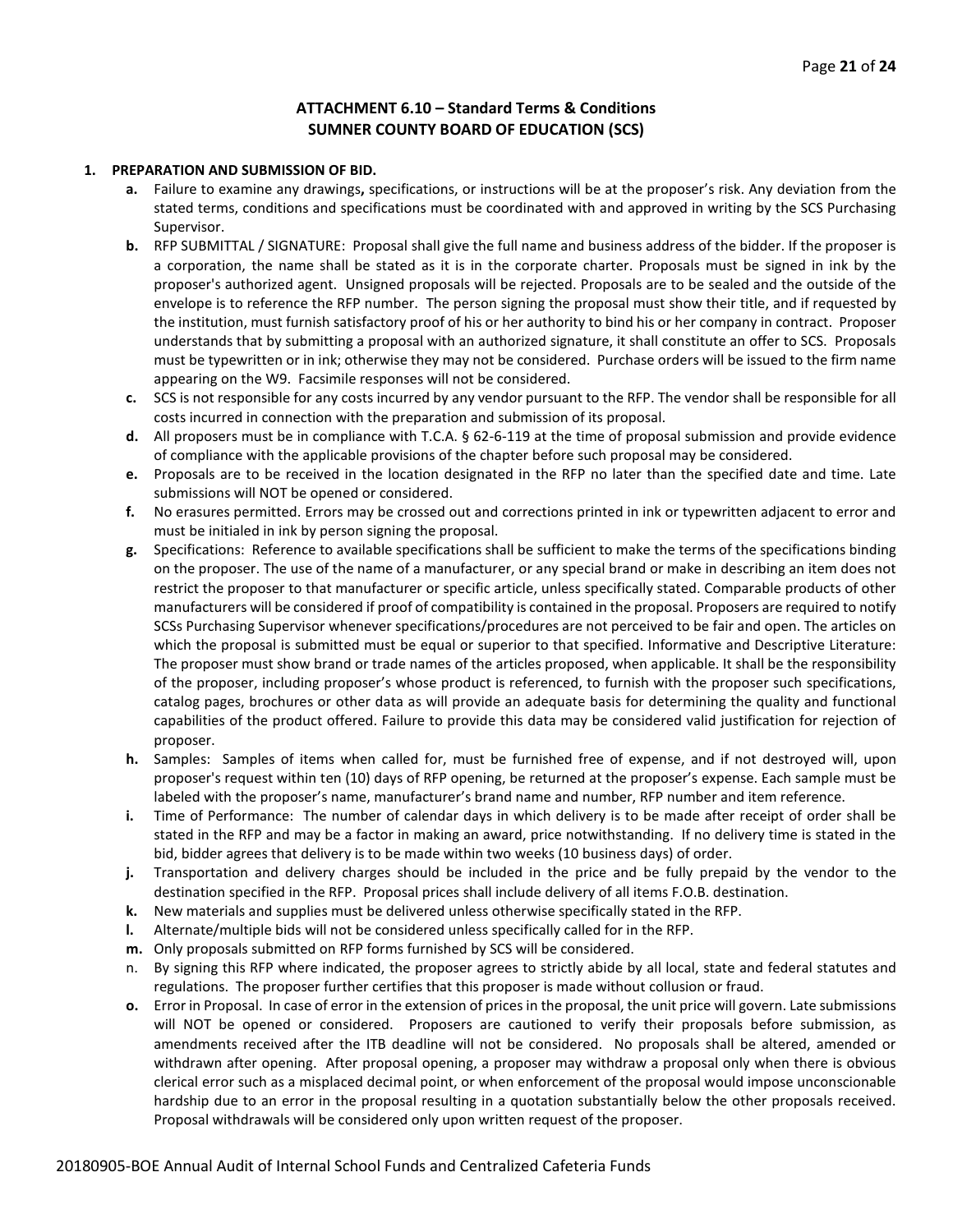- **2. OPEN RECORDS.** In order to comply with the provisions of the Tennessee Open Records Act, all proposals will be publicly opened and are subject to public inspection after the award upon written request. Proposers may be present at ITB opening. Summary information will be posted the SCS website, www.sumnerschools.org under the Invitation to Bid link.
- **3. ACCEPTANCE AND AWARD.** SCS reserves the right to reject any and all proposals and to waive any informality in proposals and, unless otherwise specified by the proposer to accept any item in the proposal. Action to reject all proposals shall be taken for unreasonably high prices, errors in the proposal documents, cessation of need, unavailability of funds, or any other reason approved by SCS.
	- a. Contracts and purchases will be made with the lowest, responsive, responsible, qualified proposer. The quality of the articles to be supplied, their conformity with the specifications, their suitability to the requirements of the Institution, cash discount offered, and the delivery terms will be taken into consideration.
	- b. Any deviation from these stated terms, specifications and conditions must be coordinated with and approved in writing by the Purchasing Supervisor.
	- c. Prices quoted on the response (if any) are to be considered firm and binding until the said equipment, supplies or services are in the possession of SCS.
	- d. SCS reserves the right to order more or less than the quantity listed in the proposal.
	- e. If a proposer fails to state a time within which a proposal must be accepted, it is understood and agreed that SCS shall have ninety (90) days to accept.
	- f. No purchase or contract is authorized or valid until the issuance of a SCS purchase order in accordance with SCS policy. No SCS employee is authorized to purchase equipment, supplies or services prior to the issuance of such a purchase order.
	- g. The contract may not be assigned without written SCS consent.
	- h. If the appropriate space is marked on the ITB, other Institutions (such as State, Local and/or Public Agencies) may purchase off the contract during the same period as SCS.
	- i. The awarded proposer will be required to post a performance and payment bond in the amount of 25% of the contract price if it exceeds \$100,000 as stated by T.C.A. §12-4-201.
	- j. If the project cost is in excess of \$25,000 a performance bond must be secured by the requesting part in an amount equal to the market improvement value.
- **4. PAYMENT**. Payment terms must be specified in the proposal, including any discounts for early payment. Partial payments will not be approved unless justification for such payment can be shown. Terms will be NET 30 days. Payment will not be made until the conditions and specifications of the RFP are inspected and approved as conforming by persons appointed by SCS.
- **5. DEFAULT OF SELECTED VENDOR.** In case of vendor default, SCS may procure the articles or services from other sources and hold the defaulting vendor responsible for any resulting cost. If the awarded vendor violates any terms of their response, the contract, SCS policy or any law, they may be disqualified from proposing for a period of two years for minor violations or longer for major violations. Proposals from disqualified proposers will not be accepted during the period of disqualification.
- **6. INSPECTION OF PURCHASES.** Articles received which are not equivalent will not be accepted and will be picked up by the vendor or returned to vendor, shipping charges collect. SCS shall have a reasonable period in which to inspect and accept or reject materials without liability. If necessity requires SCS to use nonconforming materials, an appropriate reduction in payment may be made.
- **7. TAXES.** SCS is tax exempt; do not include taxes in quotation. Vendors making improvements or additions to or performing repair work on real property for SCS are liable for any applicable sales or use tax on tangible personal property used in connection with the contract or furnished to vendors by the state for use under the contract.
- **8. NONDISCRIMINATION.** SCS is an equal opportunity employer. SCS and bidder agree to comply with Titles VI and VII of the Civil Rights Act of 1964, Title IX of the Education Amendments of 1972, Section 504 of the Rehabilitation Act of 1973, Executive Order 11,246, the Americans with Disabilities Act of 1990 and the related regulations to each. Each party assures that it will not discriminate against any individual including, but not limited to employees or applicants for employment and/or students, because of race, religion, creed, color, sex, age, disability, veteran status or national origin. In the event that any claims should arise with regards to violations of any such local, state or federal law, statues, rule or regulations, the vendor will indemnify and hold SCS harmless for any damages, including court costs or attorney fees, which might be incurred.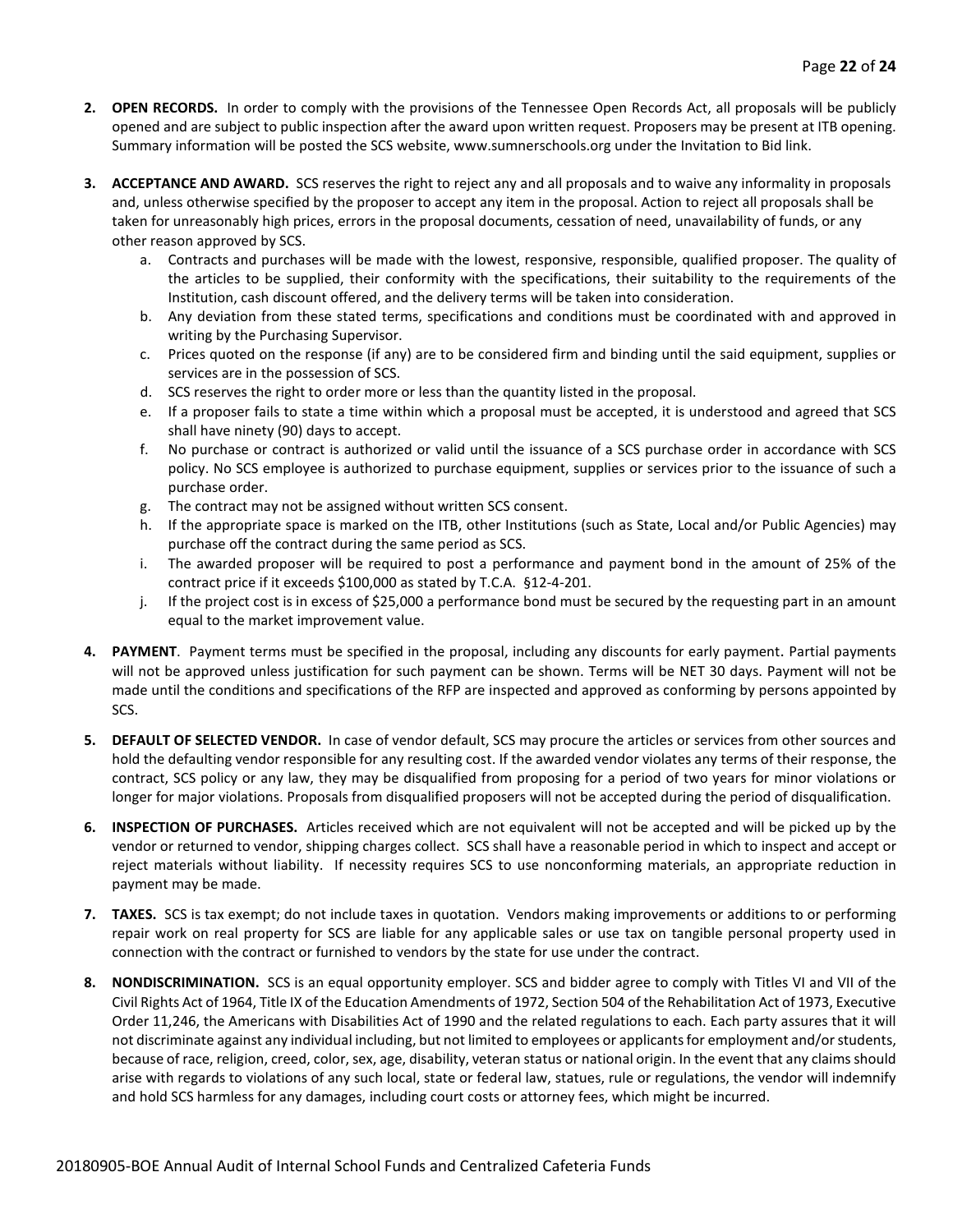- **9. PROHIBITIONS/NO VENDOR CONTRACT FORM.** Acceptance of gifts from vendors is prohibited. T.C.A. §12-4-106. The contract documents for purchase under this RFP shall consist of the successful proposer's bid and SCSs purchase order. **The proposer may request exceptions to terms and conditions and/or request SCS to accept other terms and conditions by means of subsequent documents such as invoices, warranty agreements, license agreements, etc. All subsequent document shall be open to revision for impermissible language. SCS reserves the right to render the proposal unresponsive and subject the proposal to rejection if successful terms cannot be negotiated.**
- **10. PROHIBITION ON HIRING ILLEGAL IMMIGRANTS.** Tennessee Public Chapter No. 878 of 2006, T.C.A. §12-3-309, requires that Contractor attest in writing that Contractor will not knowingly utilize the services of illegal immigrants in the performance of this Contract and will not knowingly utilize the services of any subcontractor, if permitted under this Contract, who will utilize the services of illegal immigrants in the performance of this Contract. The attestation shall be made on the form, Attestation re Personnel Used in Contract Performance ("the Attestation"), which is attached and hereby incorporated by this reference.
- **11. SALES AND USE TAX.** Before the Purchase Order/Contract resulting from this RFP/RFQ is signed, the apparent successful proposer must be registered with the Department of Revenue for the collection of Tennessee sales and use tax as required by T.C.A. §12-3-306.
- **12. ASSIGNMENT.** Neither the vendor nor SCS may assign this agreement without prior written consent of the other party.
- **13. LIABILITIES.** The vendor shall indemnify SCS against liability for any suits, actions or claims of any character arising from or relating to the performance under this agreement by the vendor or its subcontractors. SCS has no obligation for the payment of any judgement or the settlement of any claim made against the vendor or its subcontractors as a result of obligations under this contract.
- **14. APPLICABLE LAW.** Any contract shall be interpreted under the laws and statutes of the State of Tennessee. SCS does not enter into contracts which provide for mediation or arbitration. Any action arising from any contract made from this RFP shall be brought in the state courts in Sumner County, TN or in the United States Federal District Court for the Middle District of Tennessee.

Additionally, it is a violation of state statutes to purchase materials, supplies, services or any other item from a vendor that is a commissioner, official, employee or board member that has any financial or beneficial interest in such transaction, T.C.A. §12-4-101.

- **15. FUNDS**. The Proposer understands and accepts the non-appropriation of funds provision of SCS.
- **16. DATA PRIVACY AND SECURITY**. Personal Information (PI) includes but is not limited to that information protected by HIPAA, the HITECH Act, FERPA, or Gramm-Leach-Bliley) or such information which would allow a third party to gain access to the personal, medical or financial records of any of any party. Vendor represents and warrants that its collection, access, use, storage, disposal and disclosure of PI complies with all applicable federal and state privacy and data protection laws. Vendor represents and warrants that Vendor will maintain compliance with the SSAE 16 standard, and shall undertake any audits and risk assessments Vendor deems necessary to maintain compliance with SSAE16. If PI provided by SCS to Vendor is subject to FERPA. Vendor agrees that in its handling of FERPA data it will perform as a school official as that term is defined by FERPA regulations. Vendor acknowledges that its improper disclosure or re-disclosure of PI covered by FERPA may, under certain circumstances, result in Vendor's exclusion from eligibility to contract with SCS for at least five (5) years. Vendor shall provide SCS with the name and contact information for an employee of Vendor who shall serve as SCS's primary security contact and shall be available to assist Customer twenty-four (24) hours per day, seven (7) days per week as a contact in resolving obligations associated with any security incident in which it is reasonably suspected that there has been a breach of information security. Vendor shall immediately mitigate or resolve any Security Incident, at Vendor's expense and in accordance with applicable privacy rights, laws, regulations and standards. Vendor shall reimburse SCS for actual costs incurred by SCS in responding to, and mitigating damages caused by, any Security Incident, including all costs of notice and/or remediation incurred under applicable law as a result of the Security Incident.
- **17. IRAN DIVESTMENT ACT.** By submission of this proposal, each proposer and each person signing on behalf of any proposer certified, and in the case of a joint proposal, each party thereto certifies as to its own organization, under penalty of perjury, that to the best of its knowledge and belief that each proposer is not on the list created pursuant to T.C.A. §12-12- 106.